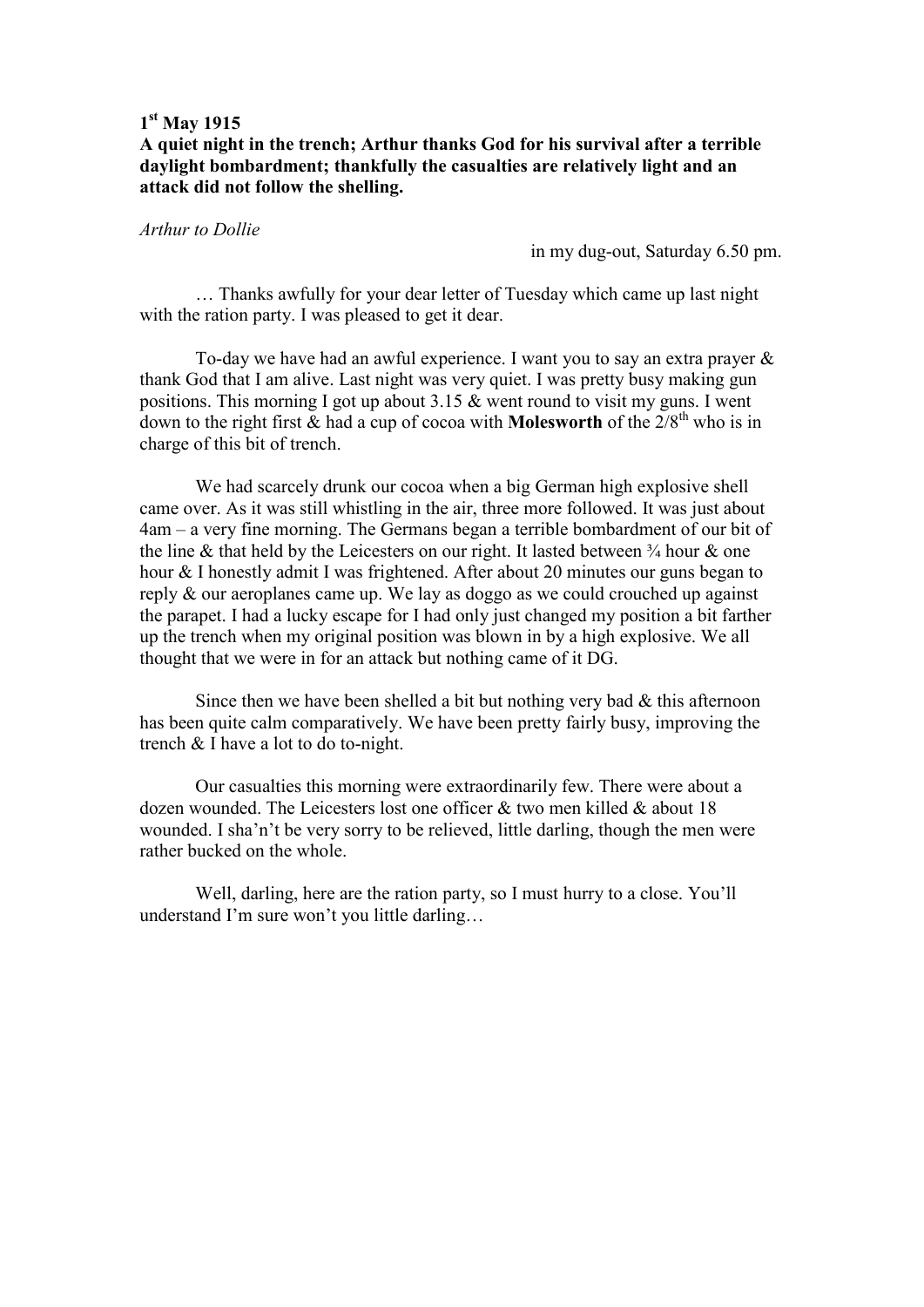## **2 nd May 1915**

## **Arthur's birthday cake arrives from Dollie; Arthur calms her fear about the battalion being at Ypres; no news of Gerald Pulman; the sound of fierce gunfire on the wind; a request for help from the Ladies Association.**

### *Arthur to Dollie*

in my dug-out, 5.30 pm Sunday

 … I've a lot of things to thank you for to-day. First for two dear letters of Wednesday & Thursday, also a priceless cake (from a dear little soul called "Dollie") which have arrived safely. Thanks awfully dear. I can never thank you enough for your thoughtfulness & your generosity. I also want to thank you in advance for what you write to say that you have got for me. You darling little soul, you are a dear thoughtful little comrade – God bless you.

 So let me answer your letters darling. As I told you, I found an excuse to go to **Harry's** grave again the other night. I kept a wee bit of the heather in the mauve paper. The ribbon came off my Easter egg.

 I have not heard any further, dear about young **Gerald Pulman**. The battalion are back in reserve & so I get little or no "local" news. As of course you know by now, dear, we are not at Ypres DG. So you're not to worry, darling.

 There is a very fierce cannonade going on up north somewhere. The guns have been rumbling for over an hour. We can just hear the dull thunder – the wind is blowing from that direction…

 To-day has been very quiet, really. I had very little sleep last night as I was busy working until 1.30. I slept until 2.45, up at 3. However I have had a couple of hours sleep this afternoon. This morning I had a shave & wash. They shelled us a bit with the "pimpsqueak" but it did no harm, beyond breaking in the parapet in one place. (I'm afraid dear that my pen is running dry). Tonight I shall be busy working again, I expect (pen dry!) [*Arthur continues in pencil*]

It has turned quite cold tonight, darling. Luckily I've an abundance of warm clothing. Well darling I think that that is all. It's awfully hard to write in a trench. I don't know why. One's letters seem to hang fire & that must make rotten reading, but you understand, dear, I'm sure & appreciate how things are. You must read a lot between the lines, darling & supply my deficiencies out of what you know I feel.

 I want you to give my love to your **Mater** dear & to thank **Evie** for his good wishes. Remember me to all & ask **Amy** after **Dudley** [*Dollie's young nephew*] will you please little girl…

PS: … Darling I just want to ask you to do a favour for me please. One of my men **Pte House** has had trouble at home. His wife & children are ill and he is very upset. I wish you'd ask **Daisy** to try and do something for them at the Ladies Association. He is an awfully good fellow and an ex-sailor. Thanks in advance & God bless you dear.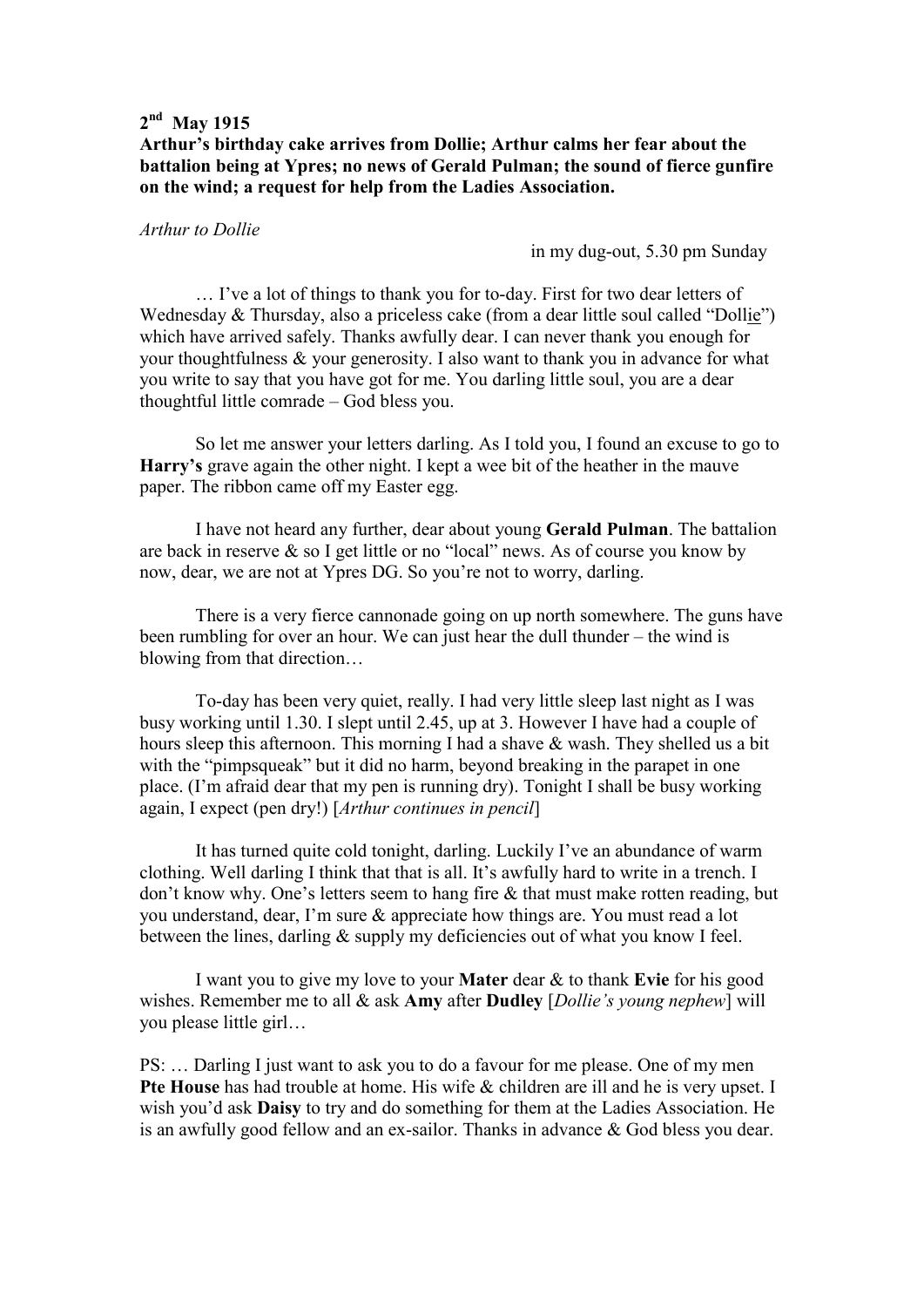**3 rd May 1915** 

**A favourably dark night yesterday for the working parties so Arthur held off firing his machine guns; a cold but bright day; inspection of the line by the General and Brigade Major; an uncertain night ahead as the British guns intend to fire on the front line; Arthur needs some more tobacco.** 

*Arthur to Dollie* 

in my dug-out , Monday 5.30pm

 … So another day has come & gone, another 24 hours nearer to our union once more. How I long and pray for that happy day dear. To-day has been pretty peaceful as yet, but to-night at 6.30 our gunners are going to shell the German front line. I expect that we'll be pretty heavily shelled back. However, there's no use looking on the dark side.

 Last night I intended to fire – but the night was very dark so our working parties were out most of the time. Accordingly I couldn't fire. I turned in fairly early slept until about 1, then on again until 3. It was bitterly cold last night. Luckily **Sammy** sent me up an extra blanket. I had lent it to him when I was relieved in the Rue du Bois trenches. But there was a cold wind & it was very chilly when I got up at 3. I went round my guns in the usual course of events & then had a cup of chocolate & some toast with **Chesney** – a Captain of the  $2/8^{th}$  – who holds the left part of the line. I turned in again about 5 & slept until 8, when I had brekker.

 The General & **Stewart**, the Brigade Major, came round this morning & I went down my bit of the line with them. For the rest of the day we have not been doing much – odd jobs here and there. **Molesworth** and his Company are going back into the support trenches to-night & **Chesney** & his Company to-morrow night.

 To-day the weather has continued cold, though the sun has been out most of the time & it is extraordinary the difference a wind makes on the atmosphere, dear. You see, dear heart, we have little news. I sha'n't be sorry to get back out of fire for a bit. With the exception of 2 days I have been in since the  $19<sup>th</sup> - 15$  days.

 I am longing to be with you once again, dear little soul. I just love to hold you in my thoughts, then I am happy…Please give my love to your **Mater**, darling & remember me to **Evie, Marjorie** & all. Was **Rosa** [Pulman] pleased to get the sketch?

 I've got such a lot of letters to write, but it's awfully difficult in a trench dear. I'm afraid my letters must be disconnected. One has always to be on the alert at a second's notice. One is almost afraid to snatch an hour or two for sleep. So you must forgive much, won't you dear…

… Darling, more trouble! Would you please order me ¼ lb tobacco. Fryers Mixture Original Cut…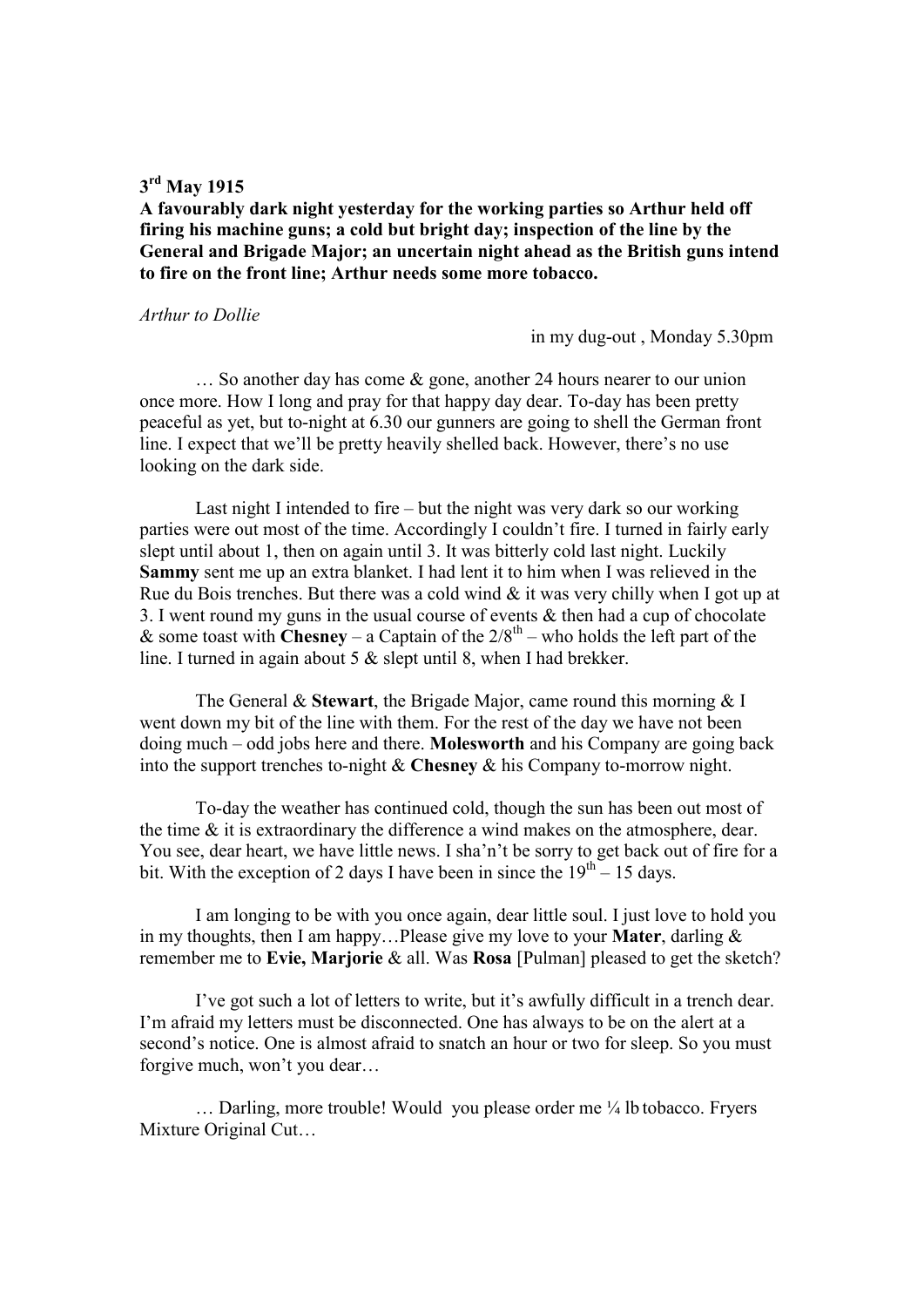**A welcome parcel and a photo of Dollie; Arthur's thoughts are all awhirl with the idea they may be married some day; a wet night and muddy morning in the trenches, followed by scorching heat and a thunderstorm; the British bombardment last night produced no return fire by the enemy; no news of when Arthur and the machine guns will be relieved.** 

### *Arthur to Dollie*

in my dug-out, Tuesday afternoon 5.15

 $\dots$  More & more to thank you for  $-I$  don't know how to express my gratitude, you are a darling. First for the card-case which is priceless! & in full use. I'm trying all your dear photos in it. At present there is one of you standing outside **Rosa**'s [Pulman] door at Imtarfa [*Malta*], do you remember? When was the photo taken that you put in, dear. I can't recognise the place.

 With the card-case came the air-pillow. That has already proved awfully welcome, some sweets and **Harry**'s flea-bag [Officers sleeping bag]. You are a generous little personage dear. Much too generous. It seems impossible to put a stop to your generosity, you darling little rogue. God bless your dear heart…

 Thanks ever so much, dear, for your letter of Friday. You wrote something about marriage (a propos of **Elsie & Clive**) that turned my head awhirl & made my heart beat faster – when (you said) "the **Mater** wished that we were married". The mere thought of you  $&$  I as real husband  $&$  real little wife fills me with a supreme ecstasy. Jove, how I wish we were…

 I have been awfully concerned darling to hear that you hav'n't been altogether yourself. I hate to think of you as otherwise than perfectly well & happy. I do hope you really are all right again. Do take care of yourself, little girl, please. I pray that by now you are absolutely fit again.

 … The weather also has broken. Last night it rained. I did some work, but turned in fairly early – about 10. I awoke at  $2 \& 3$  but didn't turn out until 5. It was a beastly morning, drizzling  $\&$  the trench very slippery  $\&$  up to one's ankles in mud  $\&$ water. However later on in the morning it cleared & today has been scorching hot, which helped to dry things up a bit. However, as luck would have it, it began to thunder about an hour ago  $\&$  we are at the tail end of a thunderstorm – real summer weather. It is very hot & moist & raining hard.

 We have had quite a quiet day today, darling DG. Last night about 6.30 our big guns shelled the German trenches to our left & right, so when it grew dark I fired some rounds from one of my guns. We expected them to retaliate but they didn't DG. I am awfully fit DG. No news yet of our being relieved. I'm afraid too, that I have no battalion news. They are still back in reserve. No news either I'm afraid of **Gerald Pulman,** but we may take it for granted that no news is good news. If it was bad I should have heard…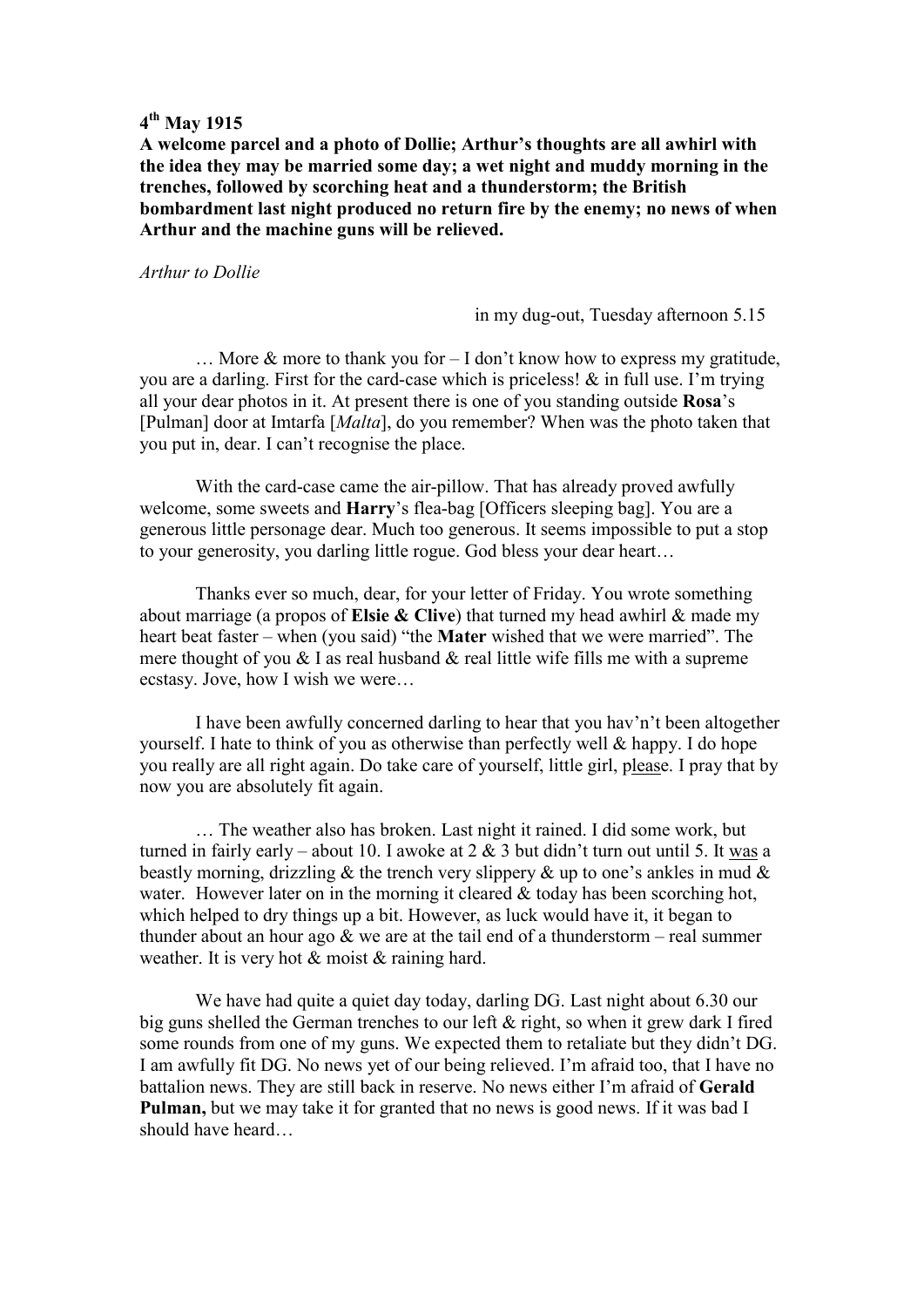**Back at last in Billets [Croix Barbie] after a hot, wet and muddy time of it; Arthur's account of leaving the trench after well over two weeks on the machine guns; the relief officer and troops cause him needless trouble; prior warning of another British attack on the front [battle of Aubers Ridge]; an exhortation to Dollie to keep a stiff upper lip.** 

### *Arthur to Dollie*

in a billet, Friday 10 am

 … Well darling, it is now 2.20. We have just had lunch. As you see from my heading we are back in a billet. We reached here – a place called Croix Barbie – at 4am yesterday morning. Wednesday night (Tuesday night & Wed. morning) was rather wet so the trenches were in a beastly state, ankle deep in mud, varied by pools of water. It was a very moist humid day.

 In the morning we got news that we were going to be relieved. The relieving officer came up in the morning and I shewed him round. He wasn't sure of his way back to the HQ of our section of line where the 2/8 Ghurkas were. So I trudged back with him – about 1100 yards of muddy trench. It was hot. I had lunch there, darling, with **Molesworth** & then tramped back.

 I spent the reminder of the afternoon (which wasn't much) getting everything ready. I had a meal at 6.30 & moved to Section HQ at 7.45, got there about 8.30. We waited until about half-past nine for our reliefs to come up, then a weary way back to the trench. The new men hav'n't been in a trench before & kept on getting lost. It was an awful slow business  $\&$  a very hot damp night. Finally we got our reliefs through  $\&$ I got my guns & impedimenta to section HQ. Next thing was to find our limbers. After a lot of searching they were found  $\&$  we loaded up  $\&$  set off, though we hadn't far to go DG. it was just on 4am before we were in. I was tired.

 Well darling, we are in for a big thing again, but this time instead of being in front we are at the other end & in reserve. No-one knows when it is to be but most probably to-morrow. At any rate we have been very busy these last two days  $\&$ everything is practically ready.

 You are not to worry. That sounds silly, doesn't it, darling mine. You know what I mean. Everything will be well DV. I'll try to get you news as early & as often as I can. So pray hard, little girl, for strength. May God comfort you. I expect that by the time you read this we shall be through D.V. and safe again from risk…

 And now little sweetheart au revoir. Keep a stiff upper lip, though I know you will, for your pluck against the dull things of life is wonderful. Try & bear with hardness & unkindness that you may meet. It is hard, how I know, it's hard but let's conquer this together dear. I am with you at your side always, helping you all I can – as I love to think you are too…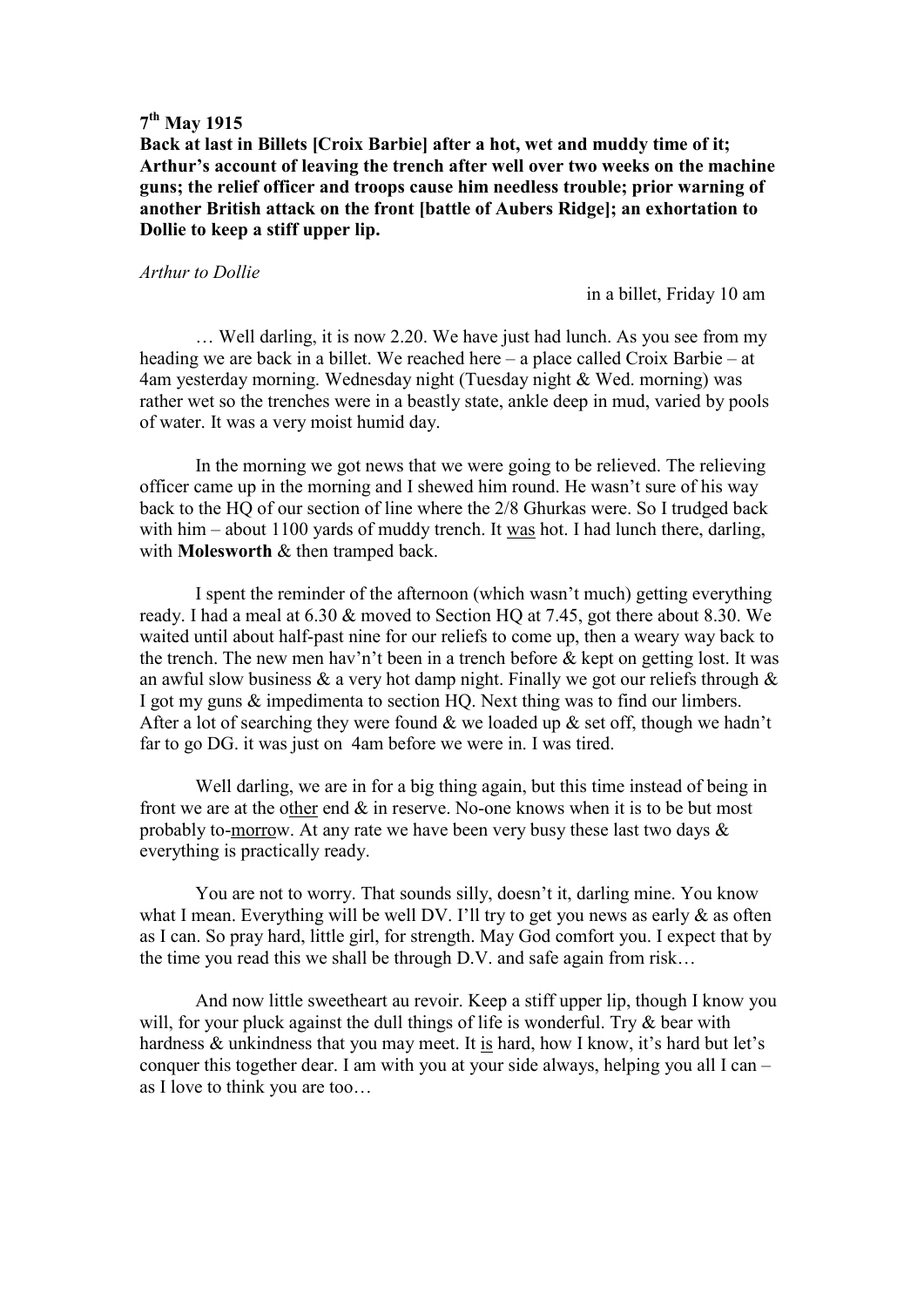**An agonising delay - waiting in billets - for the weather to improve before moving up to reserve trenches; a meeting with the brothers before action begins – both are well; spring beauty and stark, dead trees; reassurances to Dollie that they are not in the front line.** 

### *Arthur to Dollie*

in billets, 5pm Satur.

 … You see we are still in billets, waiting. But we have not much longer to wait, for in the catch-phrase "To-night's the Night", we move into our battle-stations some time to-night, and by this time to-morrow, God willing, we shall be on our way to Lille. Everyone is a little bit nervy dear. To-morrow's show promises to be pretty big.

 We expected it to be to-day but last night it commenced to drizzle, so apparently, it was postponed. We turned in pretty early after dinner. We have little beside what we stand up in, just a burberry & spare food, in addition to our fighting gear. However, I slept well. This morning we had breakfast at 9.30. Afterward I went up to see the boys. They are both quite well, dear. They were busy improving the newly dug trenches in which they are to be just up the road here & a long way back from the front – nearly 3 miles. I stayed with **Edgar** [Agius] most of the morning & had lunch with him.

 After lunch darling I came back here. There was a certain amount to be done. We had tea at half past four. The weather is much more pleasant to-day. It is cooler & healthier – bright sun  $\&$  cool breeze. The country is looking ripping in its new green. Up in front most of the trees are dead but back here they are all wonderfully green – no harsh silhouette but a beautiful softness that seems almost to merge into the sky.

 It is now half past 6 dear – a ripping evening. How I wish we could spend it together, just you and I, perfectly happy in each other's company. I wonder what you're doing at home now & where you are, little comrade. It seems years since I was with you. The time is so heavy when I am away from you, dear heart. May we be soon re-united.

 We move from here to-night dear, or rather to-morrow morning at 3am. Brrr. Keep a stout heart, little girl. I shall be all right D.V. & will get news off to you as soon as I can. The preparations are wonderful, we're a divisional reserve. We are not in the front line this time - everyone is pretty sanguine.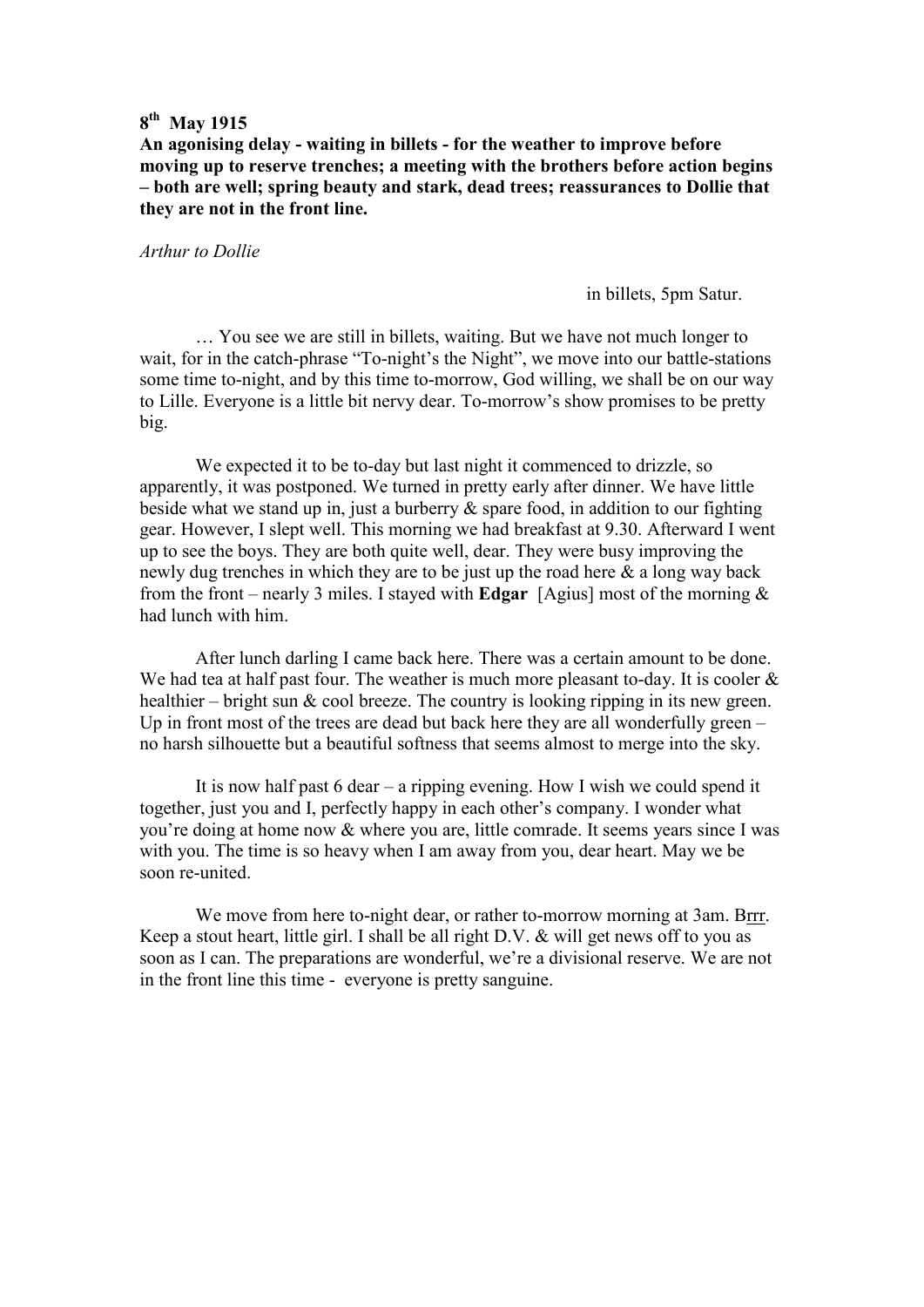

**A current view of Aubers Ridge**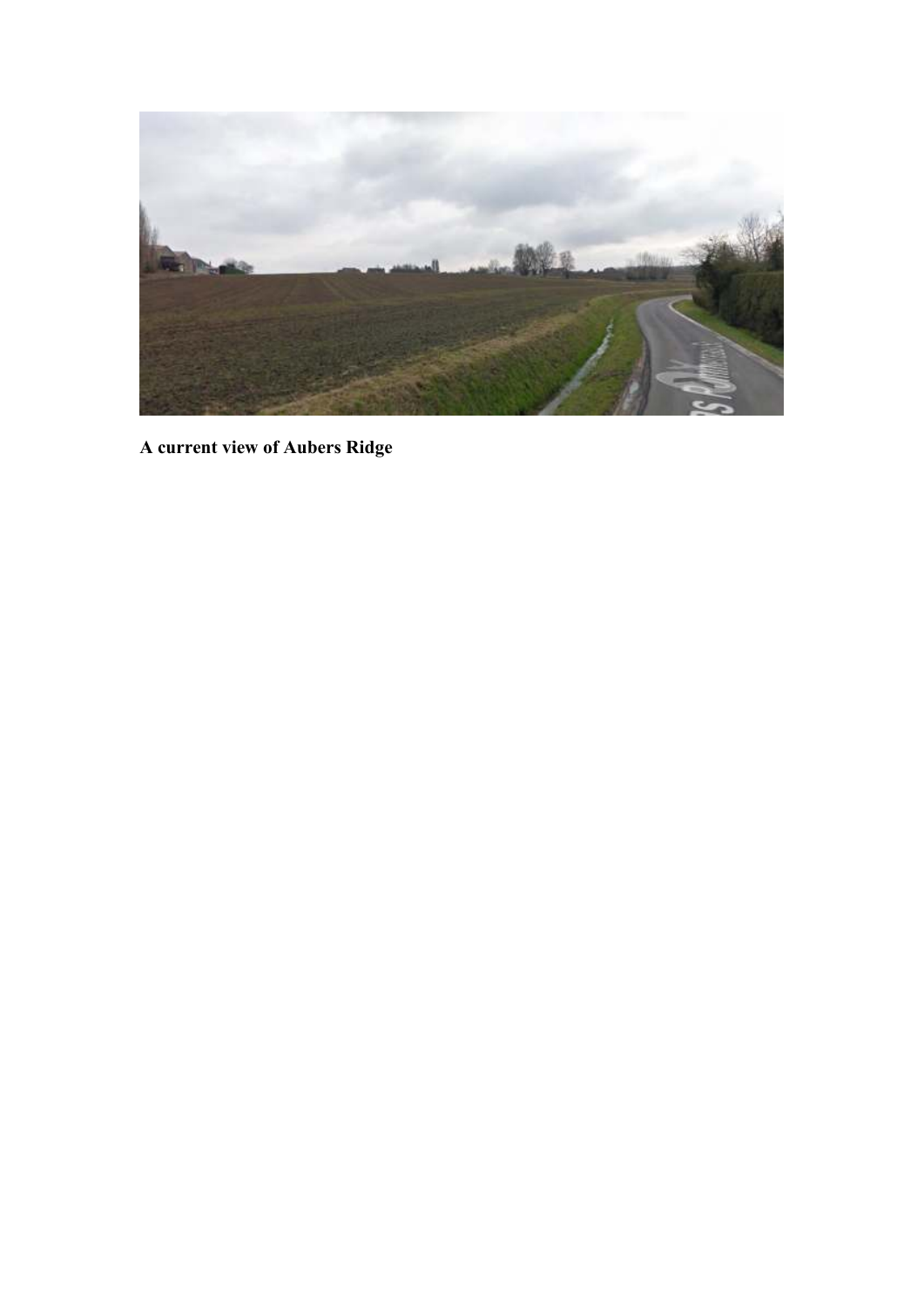Arthur sends a Field Service Post Card to Dollie. He is well and has received her letter dated Thursday  $6<sup>th</sup>$  May. He hopes to write soon.

## **12th May 1915 Following the disastrous attack on Sunday 9th , Arthur is employed in holding the Front line; he longs for a bath!**

*Arthur to Dollie* 

6.30pm, Wed

 … Just a line in awful haste. I've received all your dear letters – many thanks and a … parcel. God bless your heart. I must answer all you news later. I am awfully busy. The whole of the First Army made an attack on Sunday. Our Corps got very badly punished. Thank God, our fellows weren't in it. Meanwhile we have just been holding the line. We came in on Sunday night. I've spent the time since then building & rebuilding gun positions according to 4 different schemes. Two more plans are in the wind now  $&$  I am very busy – it's awfully hot.

 There's no need to worry dear heart. Apparently if the push is going to be made, we shall be the last troops called upon.

 Meanwhile I'm feeling awfully dirty – haven't had a wash since Saturday or a bath since I left England! It's horrid. I'm longing for time to write you a decent letter too… So cheero – a thousand kisses & all my love.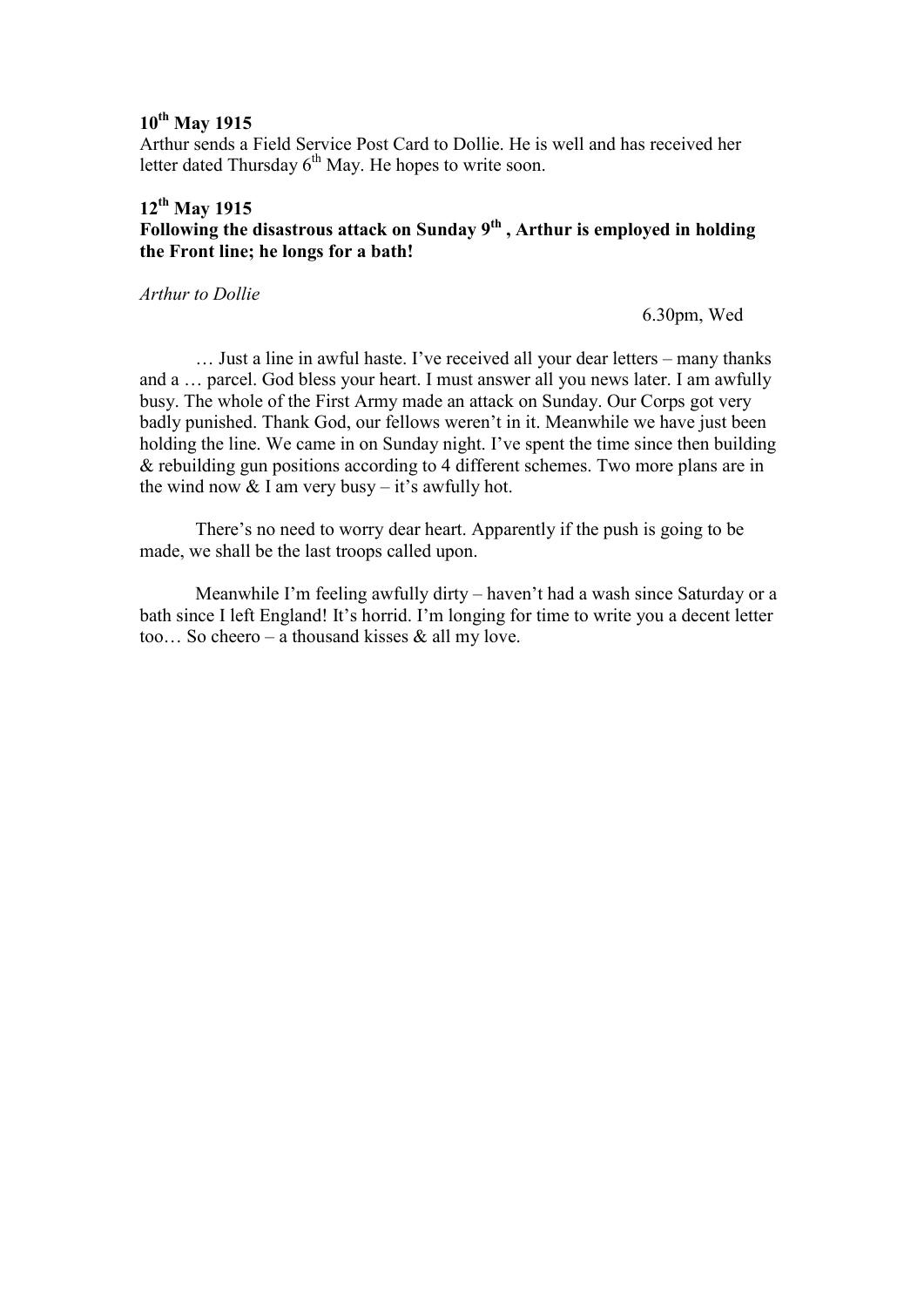**Living under continuous shell fire since Sunday; brothers Edgar and Arthur are safe with Arthur for the moment; devastating enemy machine gun fire; a no holes barred account of the horrendous state of the trenches - full of mud, blood and the dead; total casualties in the Division number some 2000 so far.** 

### *Arthur to Dollie*

Thursday, 5.40 pm.

Thanks awfully for a ... letter  $\&$  parcel. I got them both last night – you are a priceless darling. I utterly despair of putting an end to your generosity. I have now your dear letters up to Sunday 9<sup>th</sup>. I don't know when I shall be able to answer them – for I think I'd better give you my news first. The weather has been very fine DG except to-day. I began to drizzle last night & it is now rotten! However.

 Last Sunday night was chosen for a general move. We left Croix Barbee at 1.45 in the night of Saturday & marched carrying our guns to a reserve trench near the Rue des Berceaux, very close to where it was at the beginning of Neuve Chapelle. We got there about 5. I went down to Brigade HQ to report our arrival.

 At 5 o'clock dear our guns began the fight. The shelling which then began has scarcely ceased. At present we are indulging in a fierce bombardment of the German line 100 yards away. It has been going on all the afternoon, darling. The noise  $\&$ concussion of the air is awful. Writing is a bit difficult. I am sitting with **Edgar** [Agius] in his dug-out.

 ... Our first attack in front here (at the Orchard) could not be pressed, owing to the large number of enemy machine guns. A second attack was launched about 4, but likewise without success. On our left the  $4<sup>th</sup>$  Corps got in but on our right the  $1<sup>st</sup>$  Corps as ourselves were hung up.

 We spent the day back in our reserve trench. The Battalion had been moved up from behind us into some support trenches. Our brigade did not come into action. About 6, we of the machine guns moved up into the front line to hold it. The rest of the brigade followed. It was like an inferno, darling. The line we had to occupy was the one in front of the Orchard  $& 96$  Piccadilly. We struggled on up communication trenches, packed with people going up, people going out & crowds of wounded. We didn't get into the trench till about 9. The trench was in an awful state – lined with dead in front, piled inside with wounded & equipment mud & blood. Some of the wounds were horrible.

However I managed to struggle through & get my guns in position. Since then I have had to move them 4 or 5 times, making new emplacements each time. We have not had a minute's peace scarcely darling little soul. All day the guns have been crashing. At night we are continually on the alert, to prevent the enemy from repairing the gaps in his parapet, which means they have to be kept under machine gun fire on & off all night.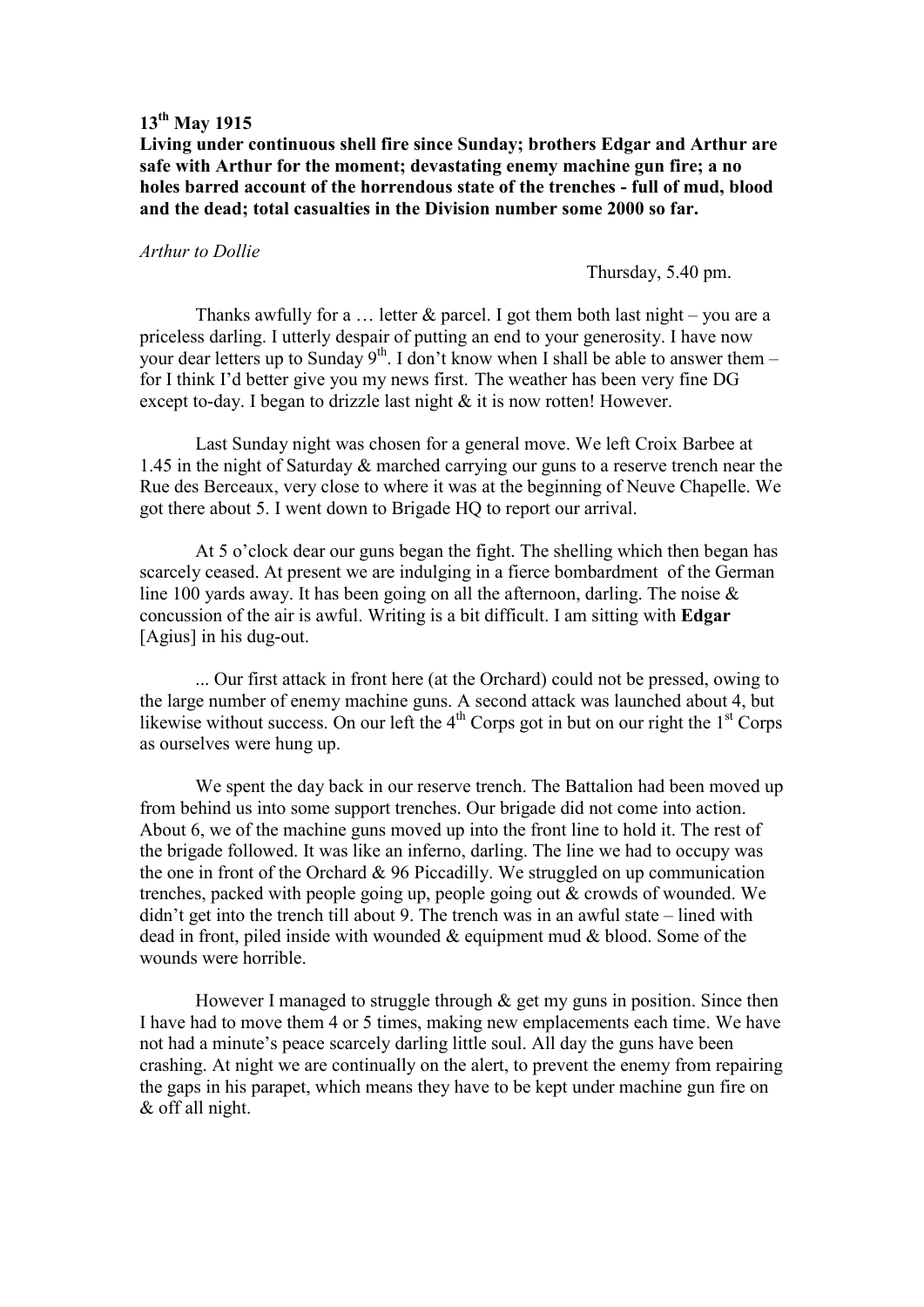I got a letter from **Rosa** [Pulman] with some lily of the valley & ribbon for **Harry**'s cross which I don't think has arrived yet. Of course it may be with our 1<sup>st</sup> Line Transport until things are quiet.

 At present, **Alfred & Edgar** are both up here with me. They have been moved backwards & forwards several times  $\&$  are going back again to-night. No however news yet as to my movements.

 The Battalion lost about 50 the other day chiefly wounded. Some of the regiments in the attack lost 700, 400, 300  $\&$  several 100 – 150. Total casualties in our division about 2000 I think…

 Well, darling mine, I'm afraid I shall have to stop to catch the ration party. God bless you & keep you. Remember me to all. I'll send **Rosa**'s letters as soon as I've been able to answer them…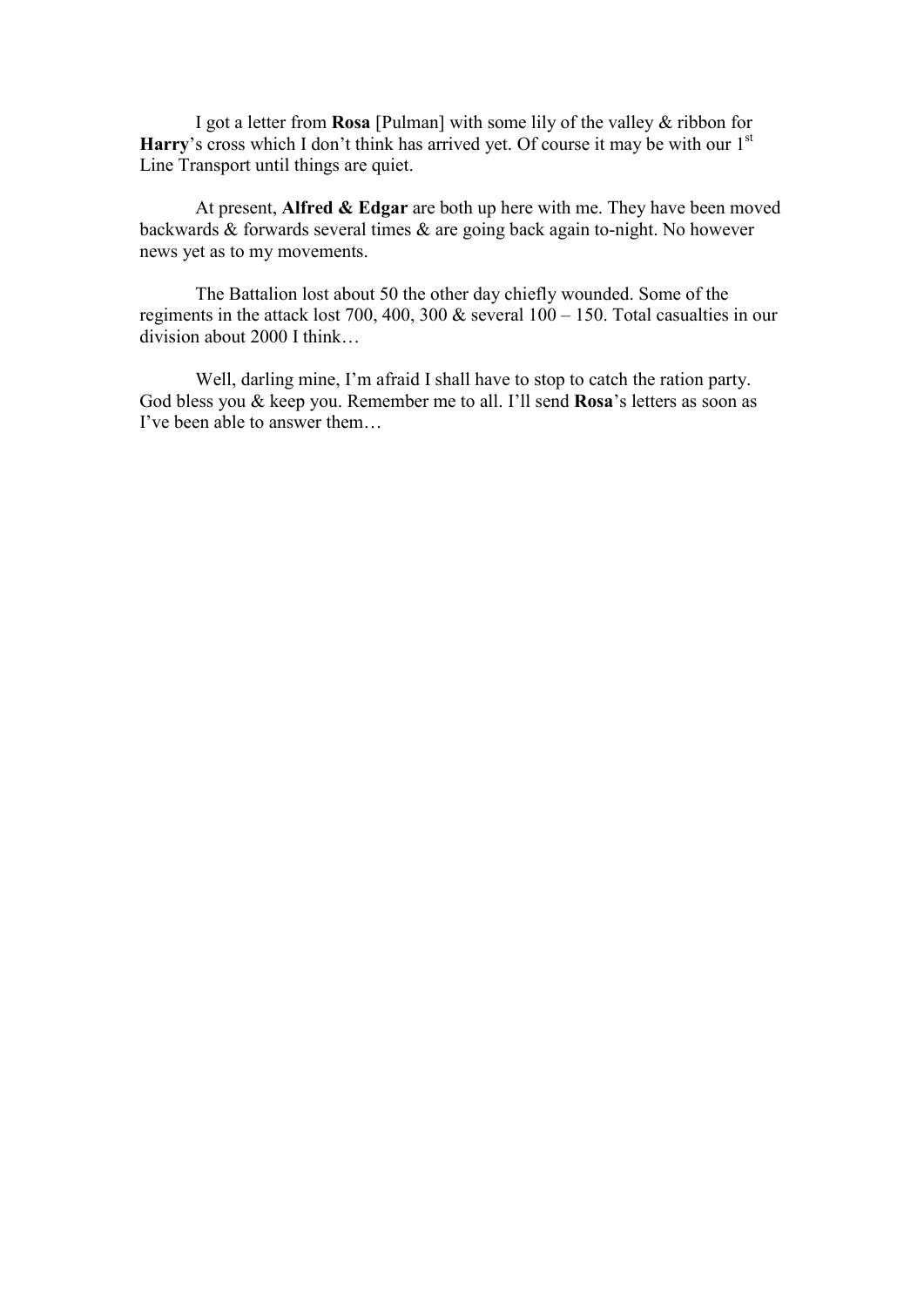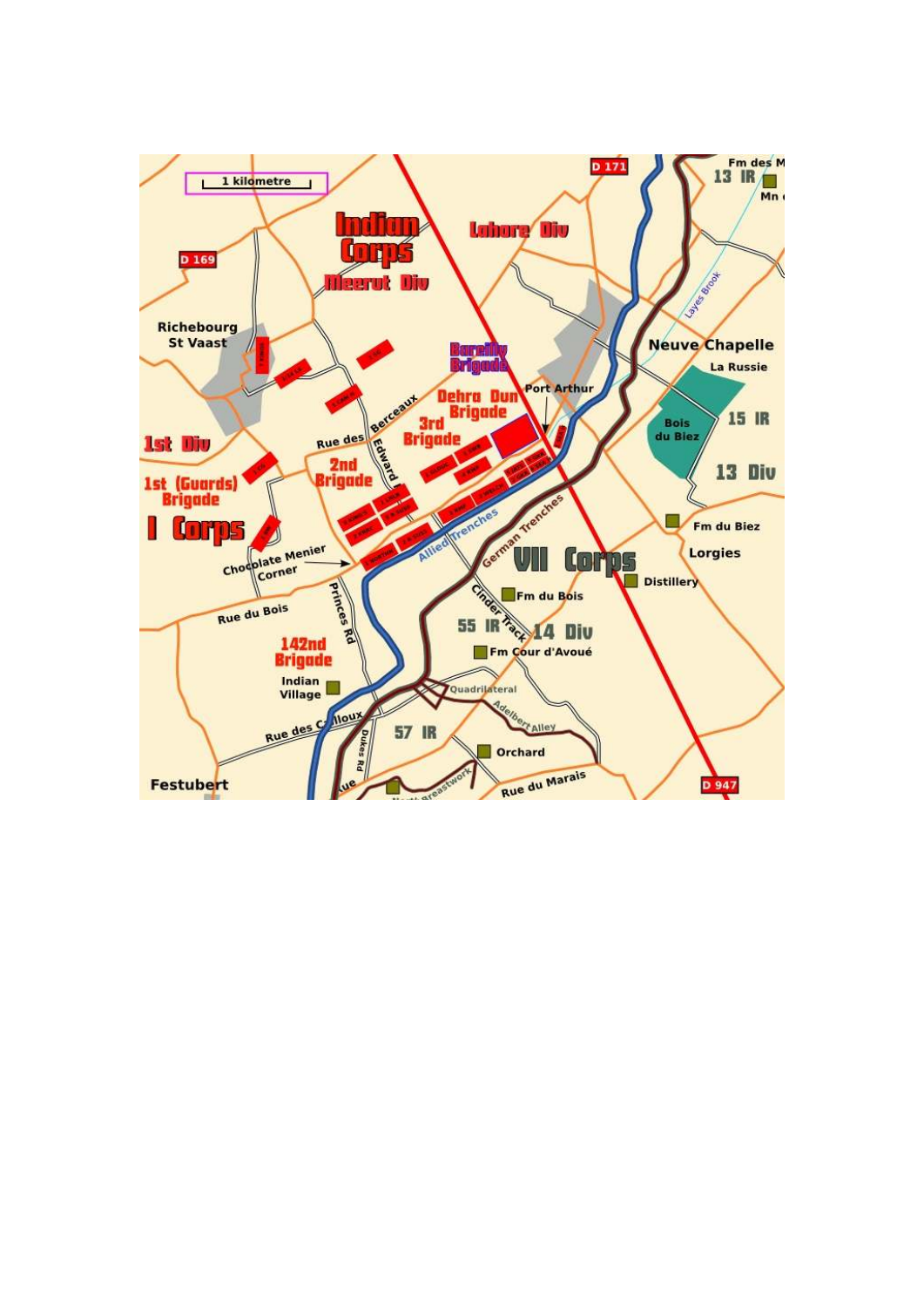

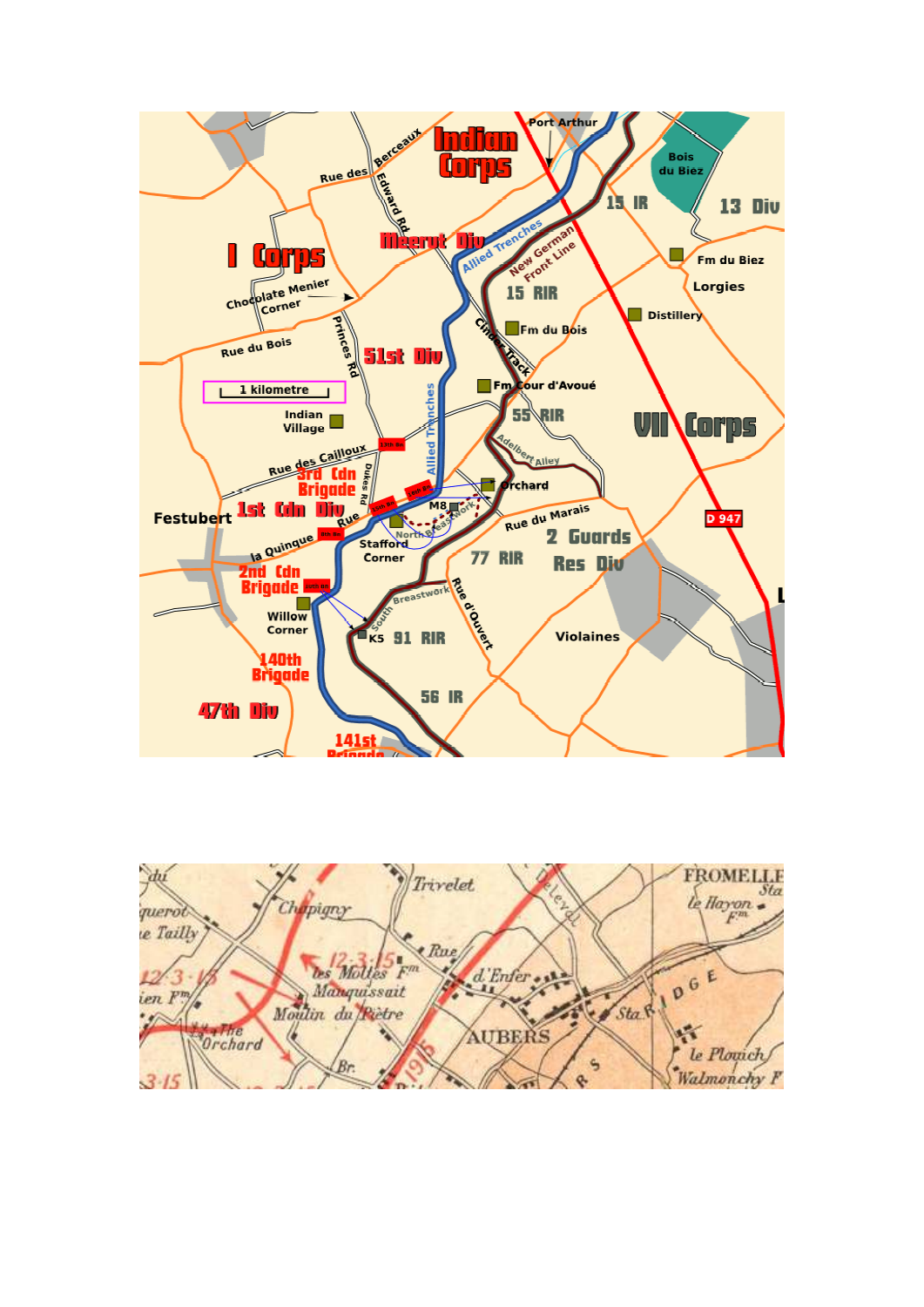Arthur sends Dollie a Field Service Post Card dated  $15^{th}$  May 1915 (post-marked  $18^{th}$ May 1915). He lets Dollie know that he has received her latest letter and parcel.

NOTHING is to be written on this side except the date and signature of the sender. Sentences not required may be erased. If anything class is added. the post card will be destroyed Lom quite well. I-have been admitted into hompital  $\sqrt{$  siele  $\sqrt{ }$  and am going on well. ( wounded.) and hope to be discharged wou. I am being went down to the base,  $I\, \hbox{\emph{have received your }\label{thm:intermediate} \left\{\begin{array}{l} letter\, data\, \\ the system\, \\ power\, \end{array}\right. \quad .$ Letter follows at first opportunity. **Fhowe manival no letter from you** Clatoly. *Livra long time.* Signature? arthur. Date 15 5 - 15 [Fustage must be propaid on any letter or post card<br>addressed to the sender of this card.] 215500 WLW258-101 1,900m, 4/15 M.R.Co.,Ltd.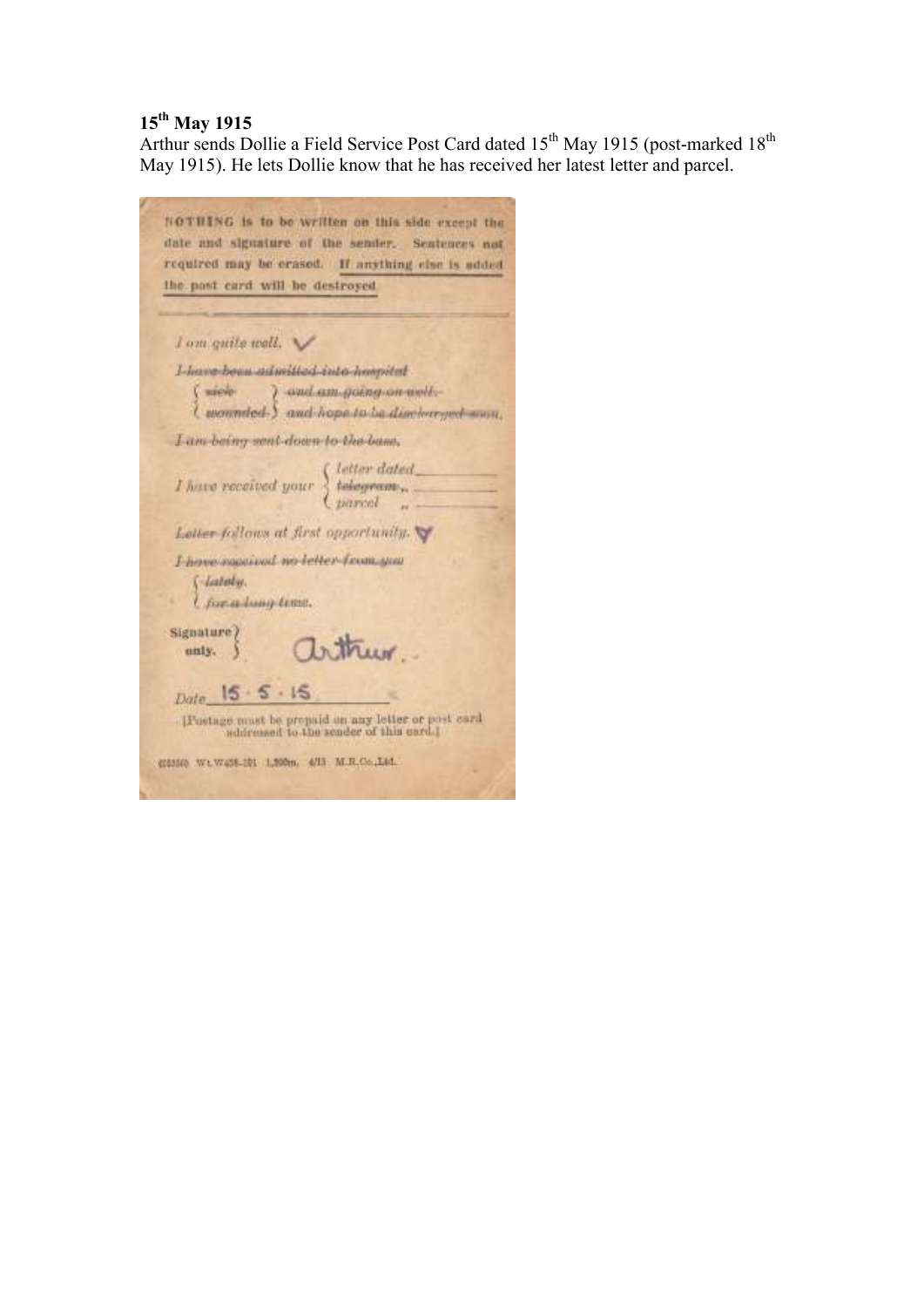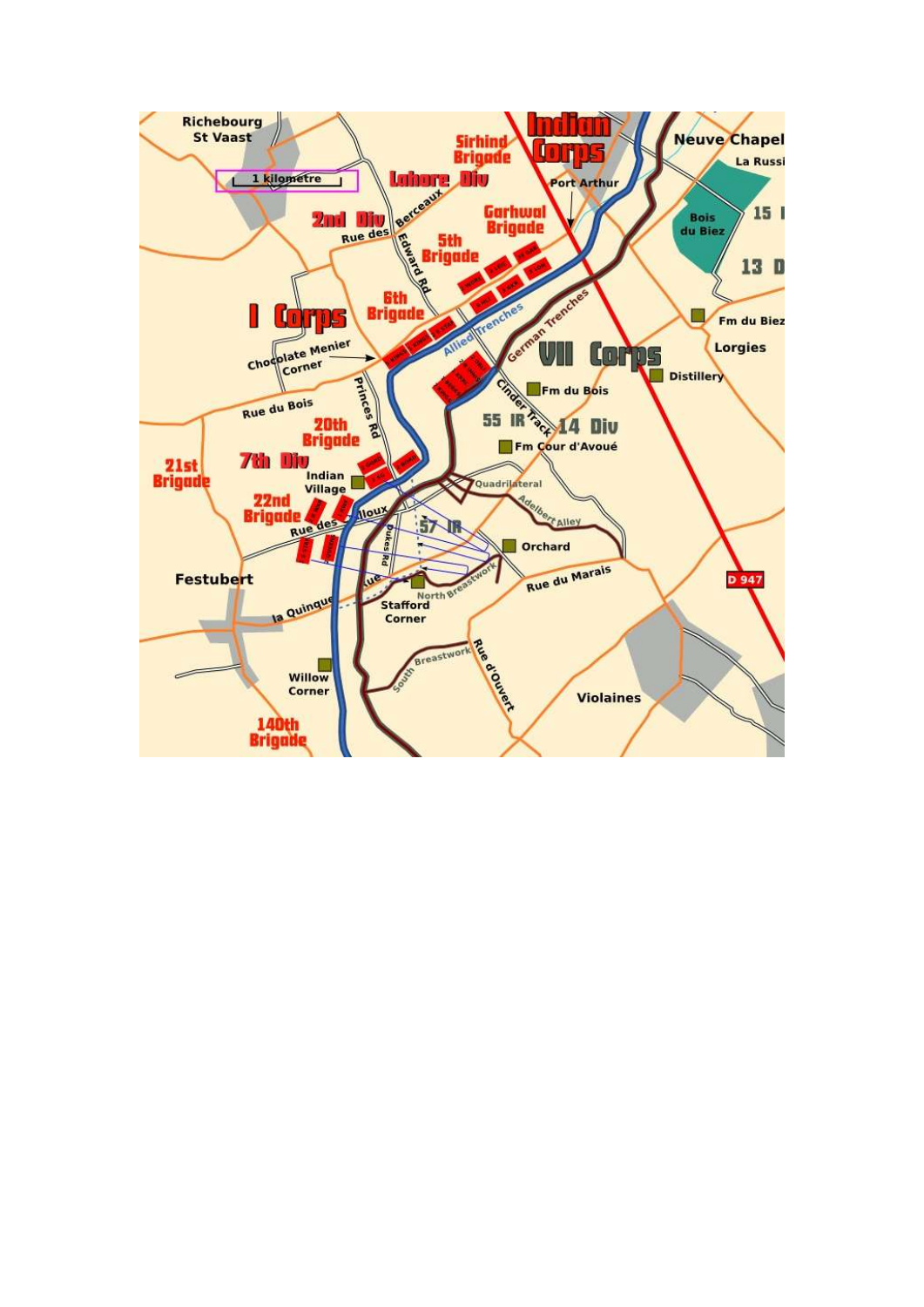Arthur sends Dollie a Field Service Post Card dated 17<sup>th</sup> May 1915 (post-marked 19<sup>th</sup> May 1915). He lets Dollie know that he has received her letters dated  $12^{th} \& 13^{th}$ [May].

NOTHING is to be written on this side except the date and signature of the sender. Sentences not required may be crased. If anything else is added the post card will be destroyed. Lom quite well. Lhave been admitted into hospital (nick ) antherwaping-on-wall. (wounded) and home to be discharged some Lambaing-nont-down-to-tha-base.  $I \; have \; received \; your \; \left\{ \begin{array}{l} letters \; datad\_2 \\ t \; a \; terms \; a \; \; \ldots \\ parameter \; \; \; \ldots \; \; \ldots \; \end{array} \right.$ Letter follows at first opportunity. Edwan voceined no Intian from you  $\langle$  lately. L fama-lamp tome. Signature) alettran only. Date\_  $\{Postago\ must\ be\ prepaid\ on\ any\ letter\ or\ pool\ card\ and\nrelaxiesed\ to\ the\ sender\ of\ this\ card.\}$ CI3150 W1.WCS-521 L300m. 4/15 M.H.Co.,Ltd.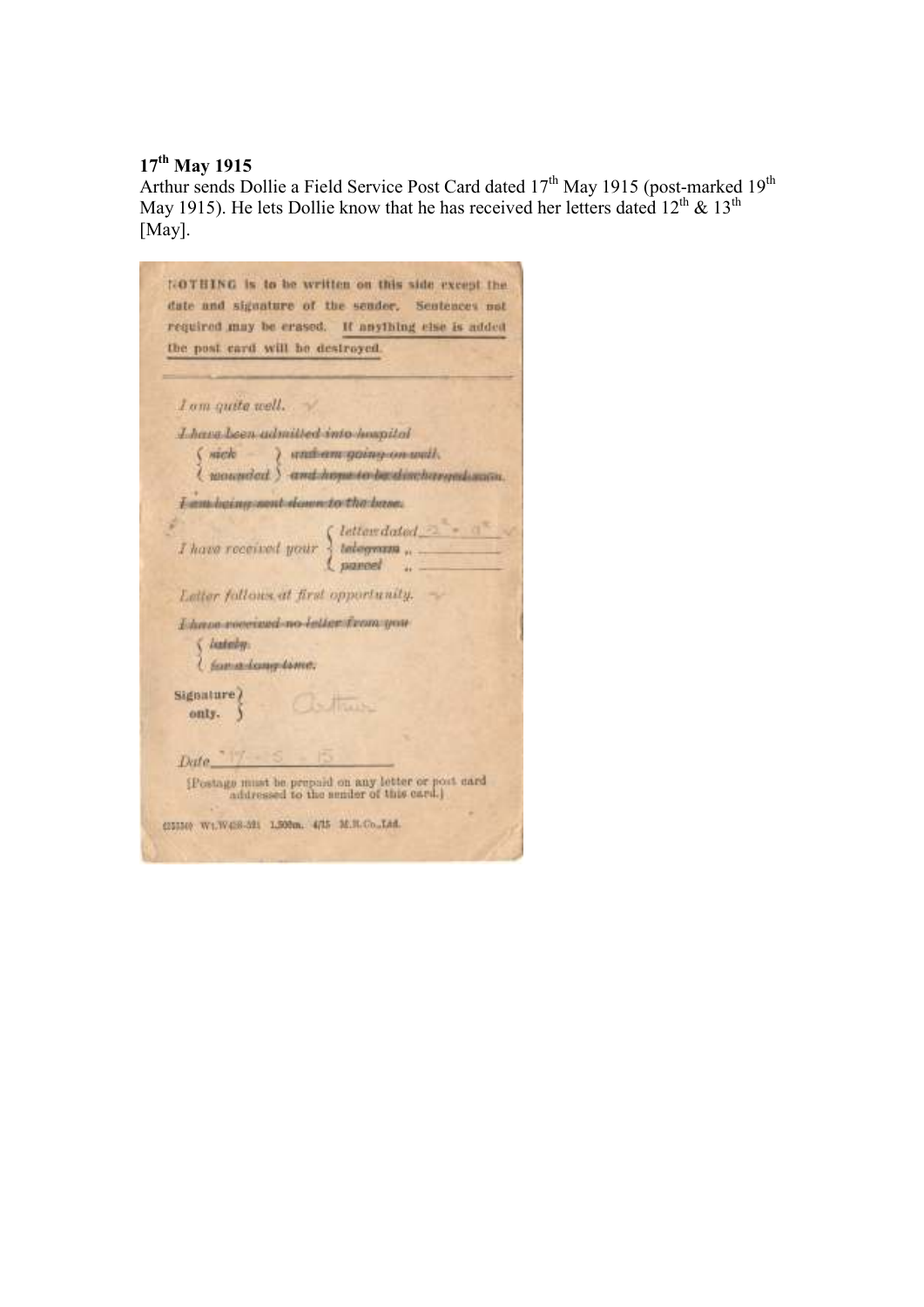**A detailed report of the last 10 days of fighting; a pretty rotten time for all; Alfred is safe despite going over the parapet twice with his men; Edgar was wounded on 16th and should be on his way home now; Arthur is tired of being shelled; a narrow squeak or two; the cross has arrived for friend Harry Pulman's grave.**

### *Arthur to Dollie*

Wednesday, 11.45 am.

 … At last an opportunity of writing to you dear & to thank you for all your dear and welcome letters. We have had a pretty stiff time of it, sweetheart. For after being continuously in the trenches from the  $19<sup>th</sup>$  of April we have more or less been fighting since May  $9<sup>th</sup>$ . The attack that was made that morning was not pressed, but was repeated in the afternoon by another brigade. This attack met with the same fate as the earlier one. Our casualties were very heavy.

 Luckily our brigade was in reserve & so was not called on to attack. We sat in reserve trenches until evening when we moved into the front line. I have already written about that dear  $\&$  of the confusion of getting in. We stayed in those trenches until  $15<sup>th</sup>$ , & had a pretty rotten time of it, for we had to keep on building new gun positions & moving from one to another. In addition our guns bombarded the enemy's line continuously day  $\&$  night; the enemy replied  $\&$  we had shells coming from both sides in the trench, a lot of ours falling short.

**McIntyre** the Machine Gun Officer of the Leicesters & I had a narrow squeak once. Two German field gun shells pitched about 5 yards away from us & blew me over & over into a little dugout. Not hurt DG.

On the night of the  $15<sup>th</sup>$  another attack took place, by the whole of the  $1<sup>st</sup>$ Army. Our brigade led the attack of the Indian Corps. The Leicesters & Garhwals led off at 11.30pm. I was with the Leicesters but didn't leave the trench as they couldn't get on. The attack was repeated at 3.15am in daylight by the 2 / 3 Ghurkas & our battalion, A & B Companies. This likewise was unable to get on.

**Alfred** they say was fine. He went out over the parapet twice with his Company & got back without a scratch. On our right our fellows got in & are still pushing forwards. We have given the enemy a nasty knock.

 The rest of Sunday dear we spent in the trenches. The battalion had a few men up where I was in the front line, the remainder were back in support. On that day **Edgar** was wounded – I didn't see him – but it is only a slight wound, they say, a shrapnel bullet in the chin. Lucky beggar!

 On Sunday night we got in our wounded from in front, including **Hammerton**, a subaltern of A Company, wounded in the thigh. That night we were relieved & came back to Croix Barbee.

 Next day however I went up again with **Ryall** of the 2 /8 Ghurkas – had an awful journey for we were shelled all the way up. I got up into the support trenches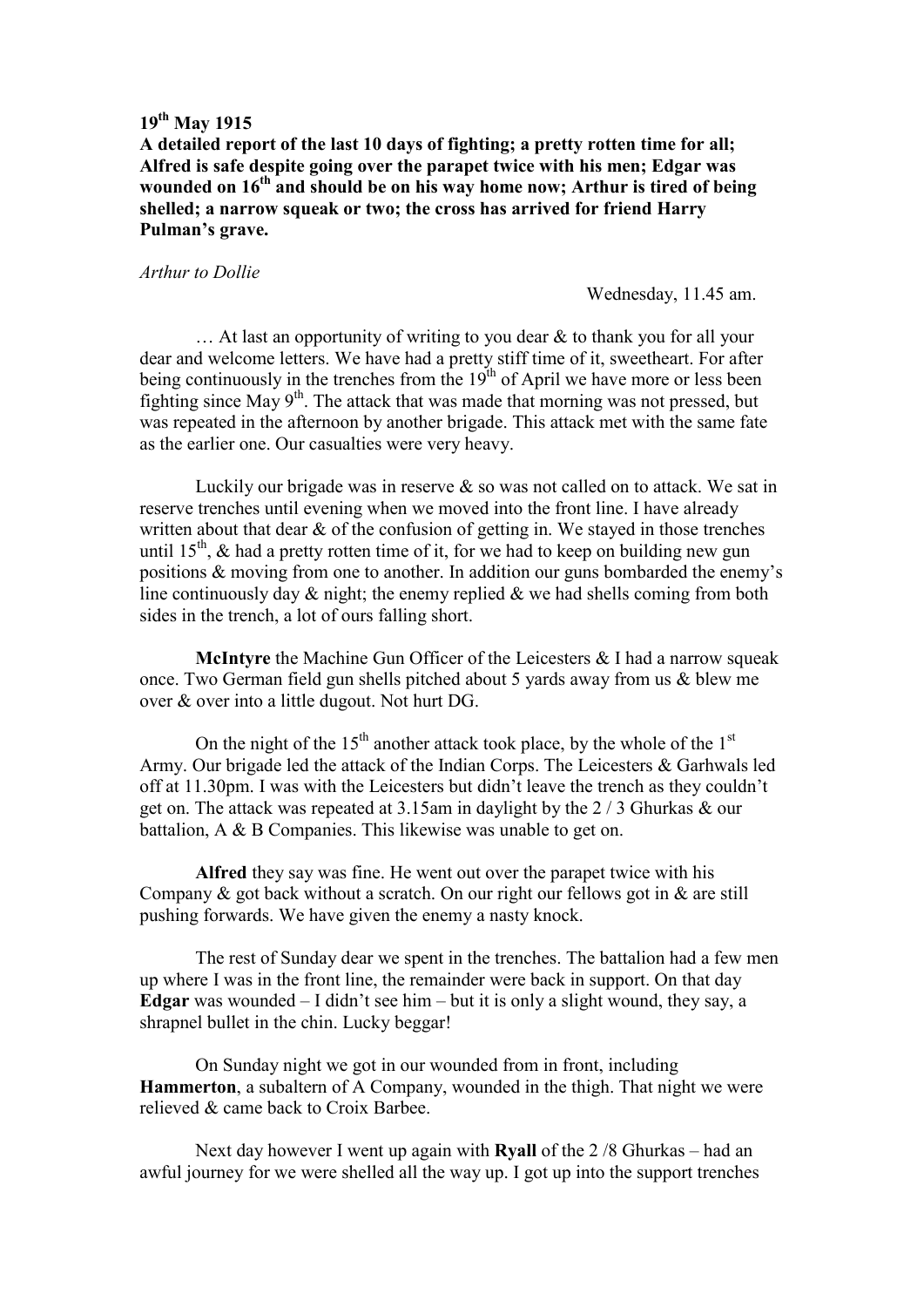safely however darling DG. While there however, a German High explosive shell burst 4 or 5 yards off me; gave me an awful shock. The 3 men nearest me got a fright too & one is temporarily blind.

**Ryall** took 3 guns up into the front line. I stayed in support with 2. Next day as I wasn't wanted, I got orders to come back – that's yesterday - & I am here now at Croix Barbee, but with every prospect of going up again in the immediate future. For this move of ours is apparently a big push.

 I am very well DG but a bit tired of being shelled. The Germans have shelled us for about 10 days now. A lot of them have run over & surrendered, absolutely demoralised. They are Bavarians apparently somewhere in this neighbourhood. But I dare say, little darling, that you have read about our advance in the papers.

 The weather unfortunately has been very unpleasant the last day or two – raining & cold & very muddy. Thank God I am very fit & so is **Alfred. Edgar** too will be all right, but he is in luck to get away. For the rest dear, I'm glad to hear that things are better with you & that **Elsie** is coming in **Marjorie'**s place.

 I got the cross for poor **Harry**'s grave. At least I found it here when I came. I'll get up on the first opportunity & put it up & then I'll write & let dear **Rosa** know.

 I feel an awful pig for not having written to you dear heart, or indeed to anyone lately, but things have been moving so fast, we've been on the go the whole time. I got a parcel from **Joe** [Agius] & **Maggie** the other day, cake, chocolate & sweets – very welcome.

 Well darling, how are you getting on? Not feeling very grand I suppose these few days. Buck up, little girl …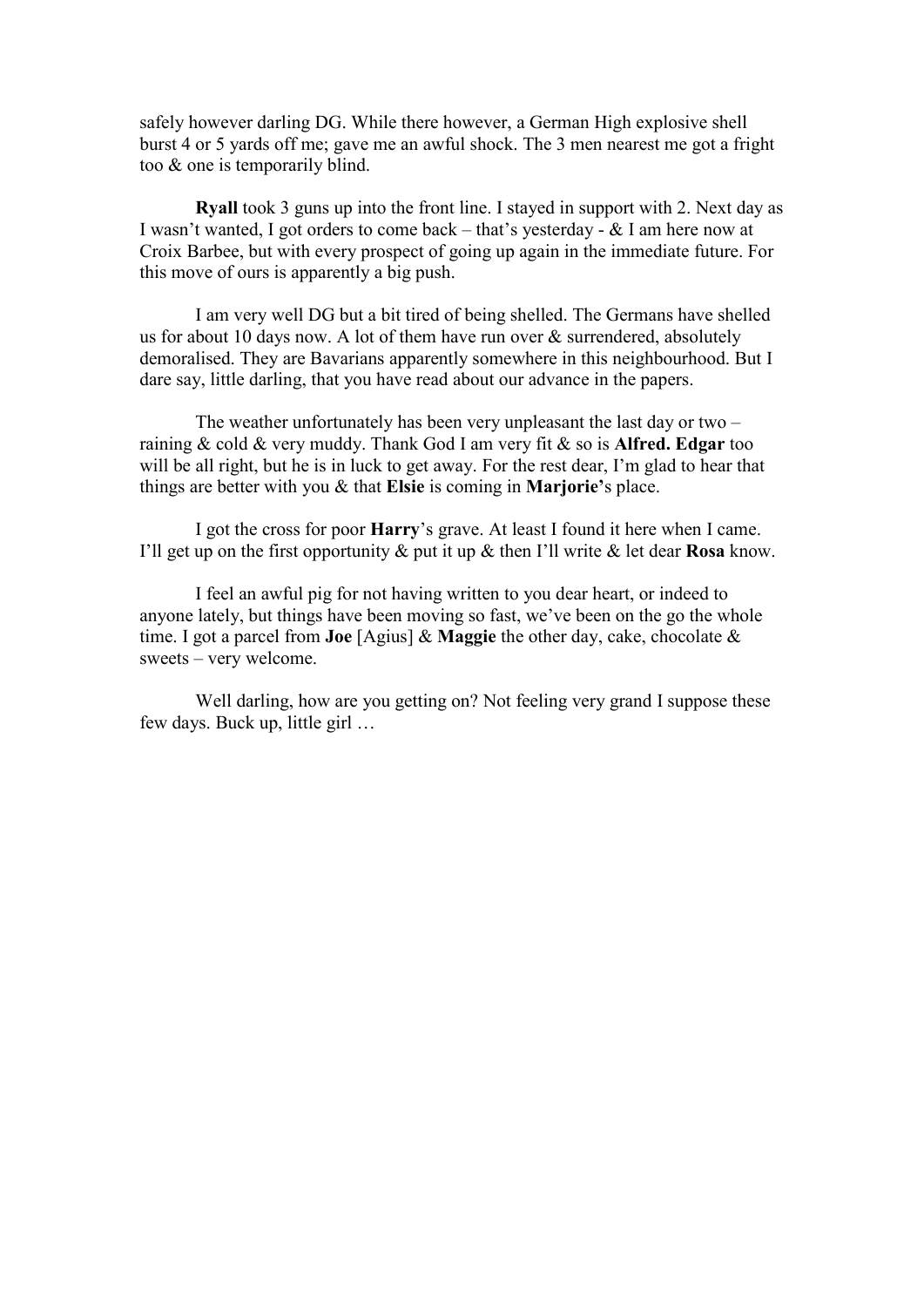## **21st May 1915**

**Arthur is now in charge of "D" Company after a difference of opinion with the Brigade Machine Gun Officer; waiting in muddy reserve trenches to move forward again; a request for more writing paper, copying pencils and a decent pen knife.** 

*Arthur to Dollie* 

in a dugout, 6pm, Friday

... Thanks awfully for your dear letters of the  $16^{th}$  &  $17^{th}$  which arrived safely, thank heaven. I do love to hear from you, little comrade, your letters help so much.

 I've a certain amount of news for you dear. I've been given charge of D Company in place of **Harold Moore** & **Taylor** has been sent to take charge of the machine guns. It is rather difficult to describe how this has happened or how I feel on the subject.

**Lodwick** who is the Brigade Machine Gun Officer has "had a down" on me for some time past. If ever there was fault to be found, it was my fault. The nervous strain of the past ten days precipitated matters & finally Lodwick applied through the Brigade to have **Sutcliffe** in my place. The **C.O.** when he heard this went to the **General** & did the straight thing by me & told the **General** that he had known me for years & that if there was any blame, it was at least as much as **Lodwick**'s.

 However things weren't tolerable in these circumstances, so the **C.O.** although having me back, has been awfully decent & told me repeatedly that he has every confidence in me & that I was to have charge of D Coy. He has been very decent ever since as indeed has everyone in the regiment. Still I am feeling a bit sore that one man's animosity – and he a comparative stranger – should balance against the confidence of those with whom I have lived for years & should rob me of the fruits of 3 years work.

 However, dear, it can't be helped & I have been awfully touched to feel that everyone who knows me is for me & that I have been given charge of D Company. A draft arrived the other day, so my company is now 108 strong. I have **Wilcox** & a fellow called **Rice** under me. **Jones** is back – he is in **Rochford**'s company.

The battalion has moved up  $\&$  is holding part of the line – an old familiar bit, being the purlieus of the Orchard & 96 Piccadilly. At present **Alfred** & I are in the Orchard – about 60 yards back from the front line, but I move up tonight to relieve **Rochford**. But I don't think we'll be up long dear. I hear rumours of our going right back on Sunday. Pray Heaven its true. I am awfully fit but feel I'd like a wash and a change – but we all feel rather like that…

 Affairs are going well for us here & on our immediate right we are giving the Germans a bit of a dig in the ribs. We have captured a lot of prisoners – they seem very demoralised. Unfortunately the weather has been very overcast & wet; in this country a few minutes rain turns the country into a sea of mud, trenches, dug-outs & shell holes rapidly turn into miniature rivers  $\&$  lakes  $\&$  it is very difficult to keep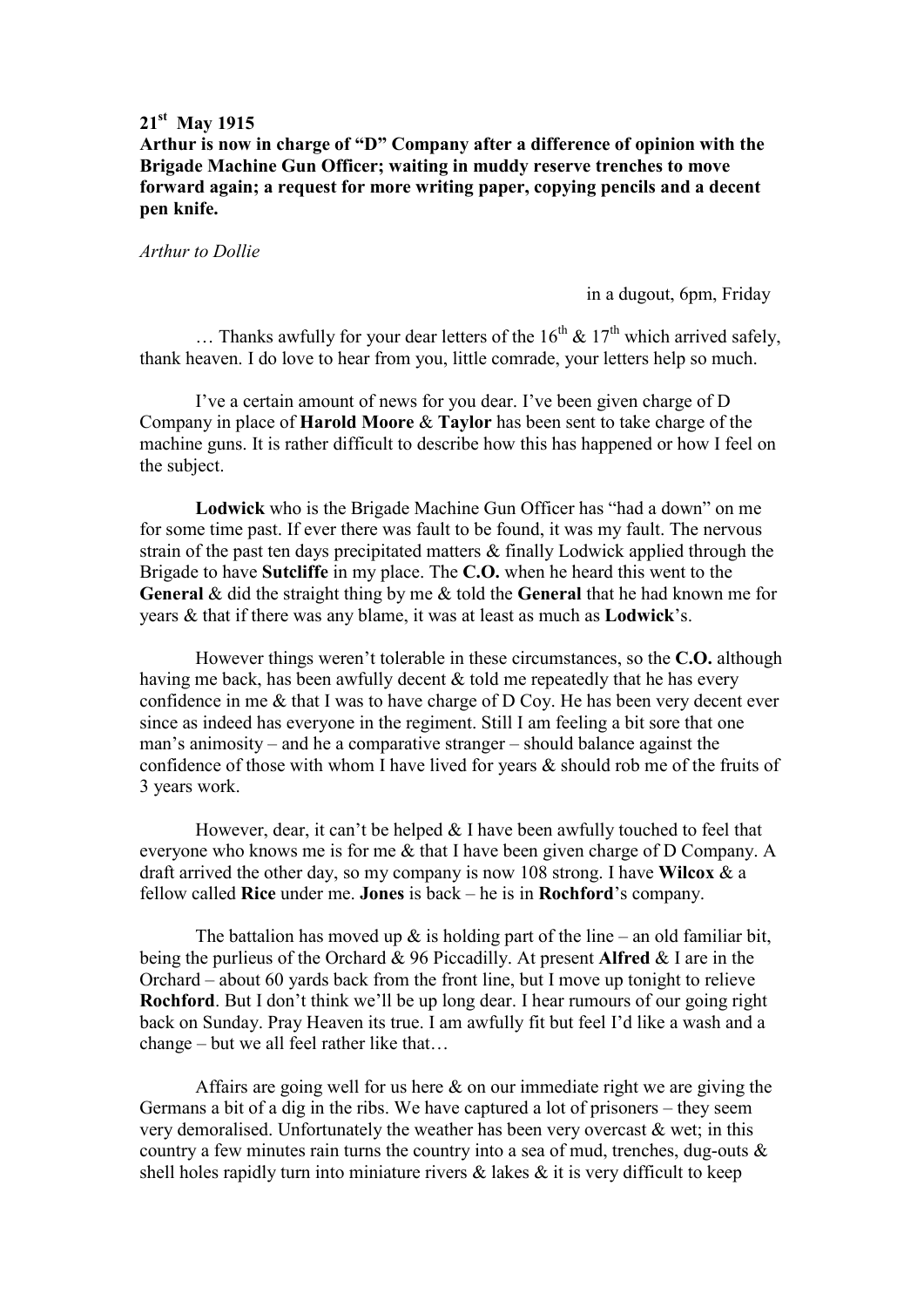things dry or clean. This evening it has cleared up rather  $\&$  if to-morrow proves fine we should be dry again.

 I've been thinking a lot about the photo, dear girl. I've forgotten how many he took of me. So if you write & say the number, I'll ask the **Mater** how much he charges & have some more done. What do you think darling?

 Well, dear little wife-to-be I think that's about all my news. The French have been gunning all day away on our right, South of La Bassee. I should be awfully grateful for some more notepaper darling, about this size, if you could get me some, & some copying ink pencils. Also please a penknife – a good one – with a tin opener. Don't mind if it is a bit dear - only this time you **must** let me pay, promise me, little darling. Otherwise I shall never be able to ask for things… Remember me to all, dear, your **Mater, Evie, Rosa, Elsie** & all. Take care of yourself …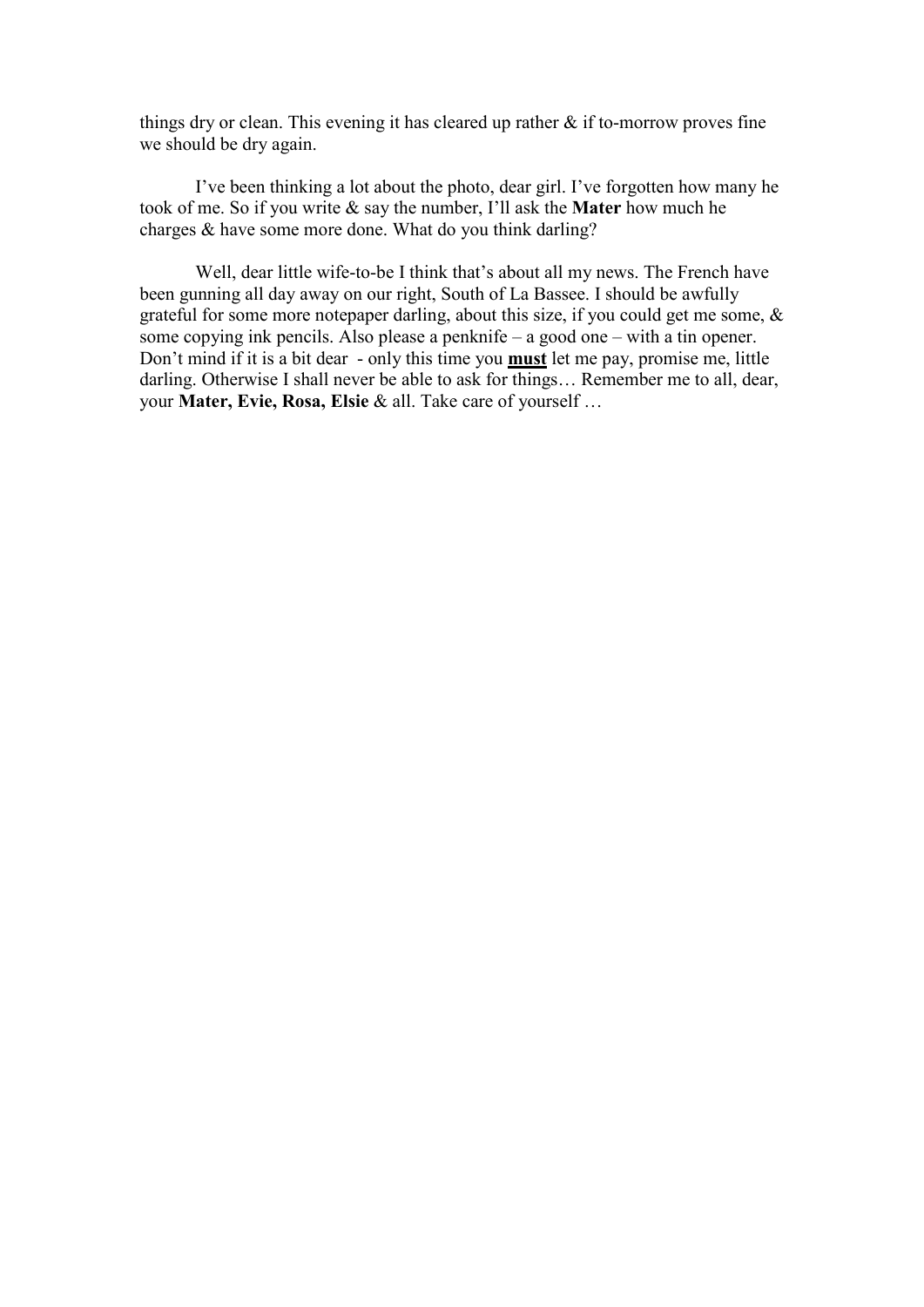# **23rd May 1915**

**Arthur is glad to hear they are going back to reserve trenches tonight after some nasty clearing up work; the present of a pipe from brother Joe; Alfred has a fever; description of flooding after stormy weather.** 

Arthur to Dollie

in my dugout, Whit Sunday 5pm

 As you see, I am still up & we are still without news of a relief dear. Last night we were pretty busy repairing the trench, collecting rifles from in front, burying dead &c. As the night drew on, the moon gradually grew shadowed, a great white cloud rolled slowly up from the South against the wind until the whole sky was overcast. Behind it the lightening flashed repeatedly. As the cloud overhung us, the rain began quietly yet insistently – it quickly turned into a regular downpour – the thunder crashed above us. Though it only lasted about half an hour, it flooded the bottom of the trench & prevented further work, except drainage.

 Since the storm, however, darling the weather has been glorious. It is a shame to have to spend it here away from you. I have slept most of to-day I'm afraid – French life when there's nothing on, is most indolent.

 Last night **Alfred** gave me a pipe that **Joe** apparently sent out for my birthday  $[27<sup>th</sup> April]...$  **Alfred**, I'm sorry to say, little girl, has "gone sick" to-day, with a bit of a temperature but it's nothing much & he'll be back soon DV.

 There is very little news, I'm afraid dear. One's routine is much the same. At 7.30 in the evening we "stand to" for an hour. It is the hour of dusk, when it is getting too dark to see well, and yet us too light to send out patrols.

 At 8.30 the night sentries come on. We officers have something to eat & then to work. I generally keep awake all night until we "stand to" again at 2.30. We have something to drink hot & then I sleep from about 4 till 6. At 6 I have to send in a report and another at 8. After that breakfast. Nothing really for the rest of the day except to clear up & do such work as is possible in the trench. Lunch at 1, tea at 4.30 & two more reports form the skeleton of the rest of the day.

 Well, dear, I've just heard that we are to go back into reserve trenches to-night being relieved by "A" Coy. So I'm going along in a minute for details…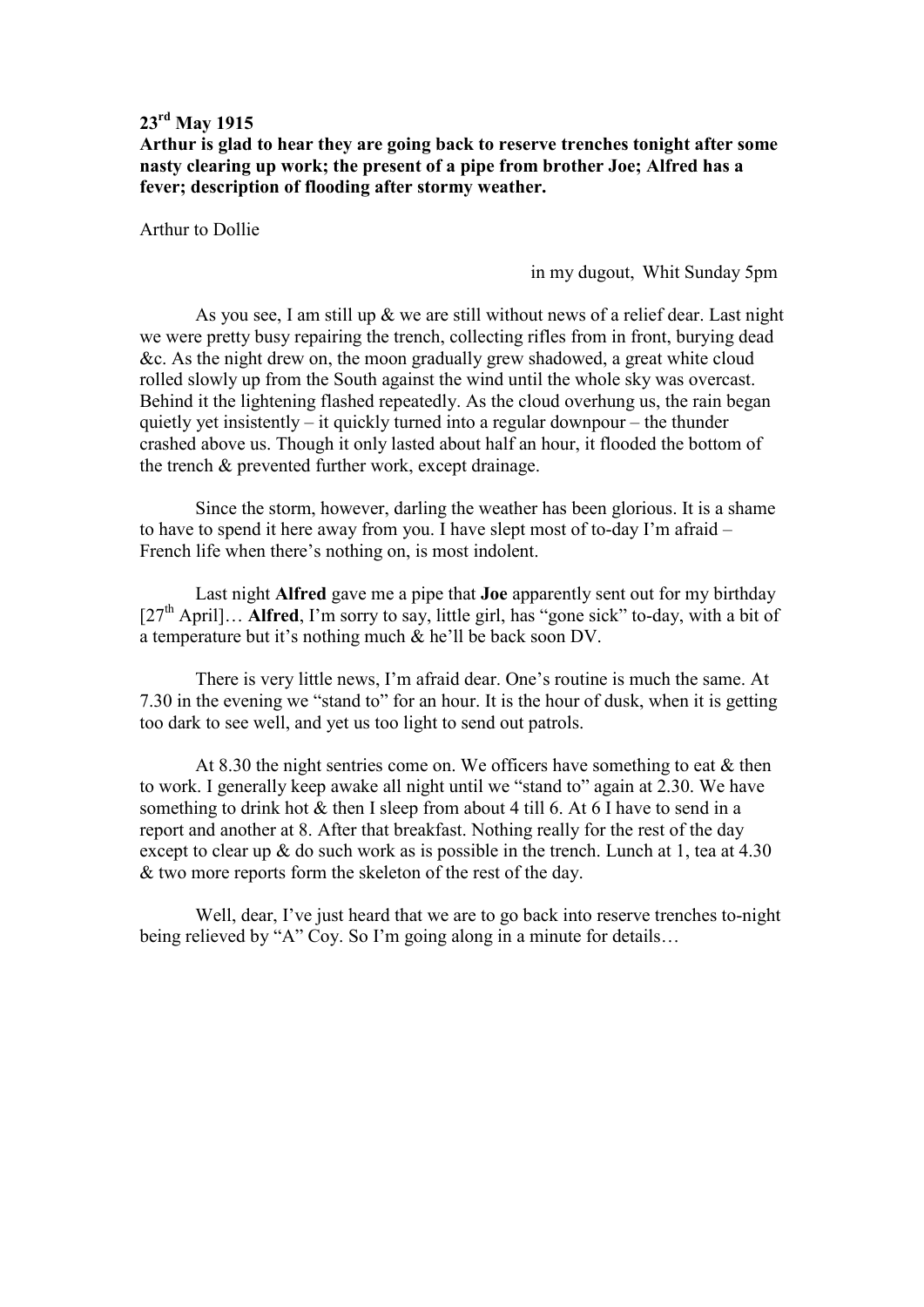**Relatively safe in reserve trenches and the weather has improved; time for some bird watching in the Orchard; musing on happier times and country walks with Dollie; cheery news of Edgar recovering at home but nothing new to report on Alfred's fever.** 

#### *Arthur to Dollie*

Whit Monday 5.45pm

 Well, darling, another day has gone by. Thank heaven last night I received a dear letter from you. I am so sorry you're so anxious. If only I could get news to you at once, my sweetheart. I've felt so much closer to you to-day than ever before. God bless your brave little soul.

 Let me give you my news first dear. Last night I was relieved by A Coy (**Johnnie Sutcliffe**). That is to say he has gone up into the front trenches & I've come back into some reserve trenches, just behind the Rue du Bois, known as the "Gridiron". We got settled own all right  $\&$  had a sleep until about 9 this morning – though I'm afraid one's habits are difficult to break and I woke early about 5. For the rest of to-day we have just lazed. The weather has been perfectly glorious. It's an awful shame to have to spend it away from you. If I could only be with you I'd be perfectly happy.

 We live in a little trench we three, **Wilcox, Rice** & myself, about 4 foot high in front. The back is open save where a wall of sandbags has been made. The top is roofed with corrugated iron, earth covered. So the part we sleep in is really a tunnel about 20 feet long 4 high & about 2 ½ broad. The trench is situated in an orchard. In a tree just in front of me there is a birds nest. I've been watching the birds come & go, a perfect picture framed by the blue of the sky & the young green of the leaves.

 What a wonderful thing nature is. I think of the happy days we've spent together. Do you remember our ambitious schemes of country walks. How I'd plan & say yes we'll take the train to this point & then walk to that point via this route and so home... So we'd sally forth, but the day would be hot, or the footpath closed ... Please God, we'll spend far happier days in future.

 To-night we re being relieved temporarily by the 2/3 Ghurkas & are going back to Croix Barbee, but only for a few days, perhaps only 3 or 4. We are going to live in trenches there – so it won't be much of a rest.

 … I've heard news of **Edgar** from **Sammy**. Apparently his sister has been to see **Ed**. What a lucky chap he is to be home. Bid him cheero & good luck. I'm hoping to have news of **Alfred** soon. I don't think there's much wrong with him beyond a temperature. I don't think there's much news else, darling mine…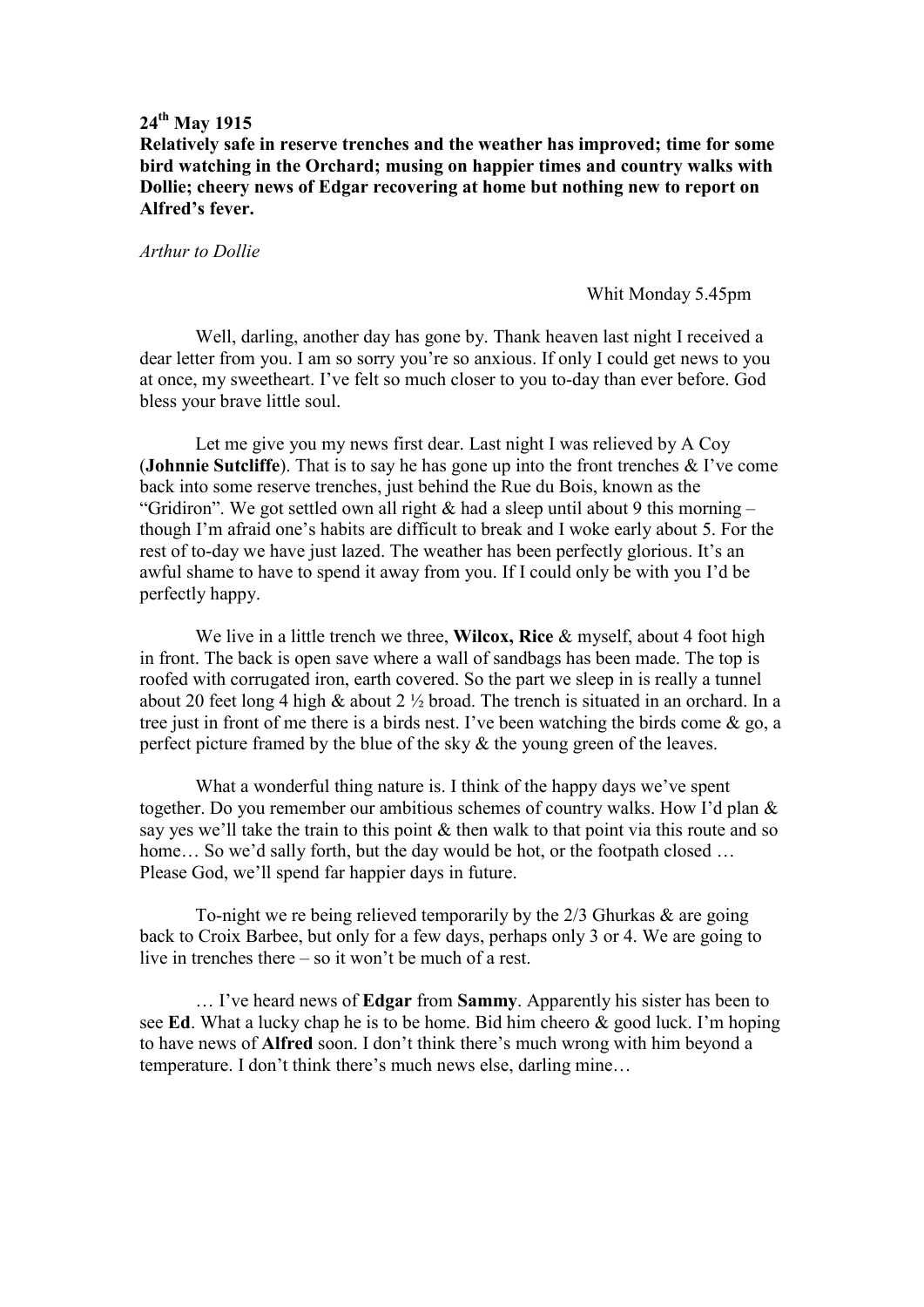**Gruesome description of the death of a fellow machine gun officer; an account of their current billets at Croix Barbee; the priceless joy of finally (after nearly 2 months) having a bath and a shave; the delights of lying amidst undamaged trees and grass; night work ahead for Arthur and his men.**

### *Arthur to Dollie*

In an Orchard, 7pm

 … I was pleased to get a letter from you this afternoon. You seem to be less worried too – thank heaven for that. Yes, it's quite true about **Mankelow**, poor chap. He had just gone to lie down in his dug-out when a "pipsqueak" entered it & carried most of his head off. He was a good fellow. I was very cut up about it.

 As you see, I'm now back for a bit of a rest at Croix Barbee. We left the front last night about 8.45 & marched straight back here without casualty. We are still well in the shelling area so the men are living in a line of partially covered trenches & we are still on half an hours notice. However.

 When we got in last night we saw the men settled down, then turned into our billet. The **Col., Algy & Sammy** live down the road at H.Q. We – the other officers have a ripping little cottage, white-walled, red-roofed with long eaves, built in a square as all French farms are - a ripping orchard behind ... Each company has a room so **Wilcox, Rice** & I are together, sleeping on the floor, of course.

 However to-day they brought us up our valises – so we've all had a priceless tub and a change. The first bath I've had since home at the beginning of April! What supreme joy! I feel a different being now, dear.

 The weather is glorious – the country back here, ripping. The orchard I'm lying in is alas an orchard in name only, all the trees bar one or two have been cut down to afford a field of fire for the gunners. But the grass is green & cool after the heat of the day. The sun has just caught the straw-topped trenches in front of me, colouring them a dull gold. Beyond that a noble line of trees, thick foliaged, about the dim blue sky, flecked with bursting shells. The German "Archibalds" [*anti aircraft guns*] are trying for our aircraft.

 To-night I am taking up a working party of 250 men at 9. I hope they don't keep us all night. To-morrow we start ordinary work. I want to get into Fosse to get some cash for the men. They hav'n't been paid for some time.

 Thank God, dear, I'm feeling awfully fit. No news yet of a permanent or at any rate, a durable rest. But we are all thankful to have been able to get a wash.

 Well, darling, I'm going to say au revoir until to-morrow. There are two or three things that require settling up to-night  $\&$  we are having supper at 7.30 (it's now 7.26)…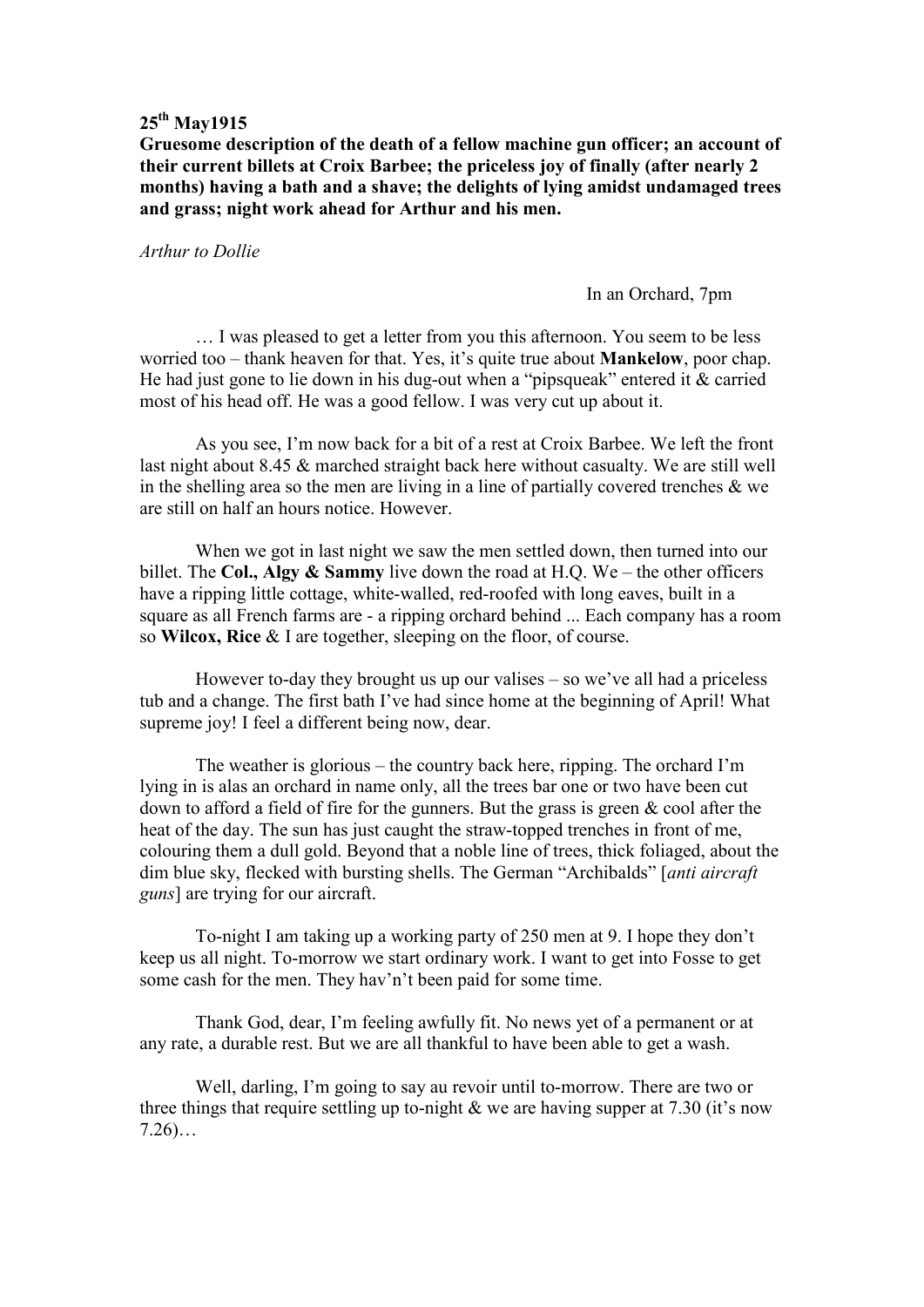## **May 26th 1915**

## **Arthur and his working party repair a communicating trench at night; a busy day in the hot weather; a letter from brother Edgar; Alfred is still sick and now at Boulogne; the push continues at Festubert.**

*Arthur to Dollie* 

in billets, Wednesday even: 7.15 pm

 … I was awfully pleased to get your letter of Sunday – thanks awfully. To-day has been a very busy day. It began last night (that's rather a bull, isn't it?). I had charge of a working party of 250 – nearly all the battalion with **Rice & Brady** under me. We paraded at a quarter to ten & marched a few hundred yards down the road to the R.E. store.

Here we loaded up with boards &c for the bottom of a trench  $\&$  so on, under the guidance of a Pioneer Officer. We went down Edward Road, past Windy Corner, past a burning cottage & on to the Rue du Bois. Once on the Rue du Bois, we turned off to the right, down past the "Arcade" & over our old communicating trench into our old trench line.

 Our objective was a communicating trench being made from this – our old line – to the German trench, captured a few days ago by the  $2<sup>nd</sup>$  division. We passed up alongside this communicating trench – it was partially filled with water – until the head of our long column was at its top end. Then we halted, laid the boards down & came back. We got in soon after 1 this morning.

 It was a wonderful, warm moonlight night – though our enjoyment was marred one or twice by shrapnel bursting over us in the open. However by God's grace we had no casualties.

We got in & slept till 7.50 this morning. Then up in a hurry, brekker & off to COs orders at 9. Back again & on parade till 11.

 Various odd things till lunch. After that I went to see the Adjutant. He wanted OC Companies at 3, on to parade again at 4.30 till 5.30. More work again at 6. There is a great deal to do reorganising &c. So you see, dear, I'm kept pretty busy.

 The weather is wonderfully fine – but equally hot. Much hotter than is pleasant! Our troops are still pushing on to the South of here, at Festubert. Canadians  $\&$  the 2<sup>nd</sup> London Division are in now.

 I was very pleased to get the news of **Edgar** – he wrote me a letter too & seems pretty fit. No news yet of **Alfred**. I hope he's getting on all right – he has got as far as Boulogne.

 Still rumours of our going back, but alas! Nothing more than rumours. However, here's hoping…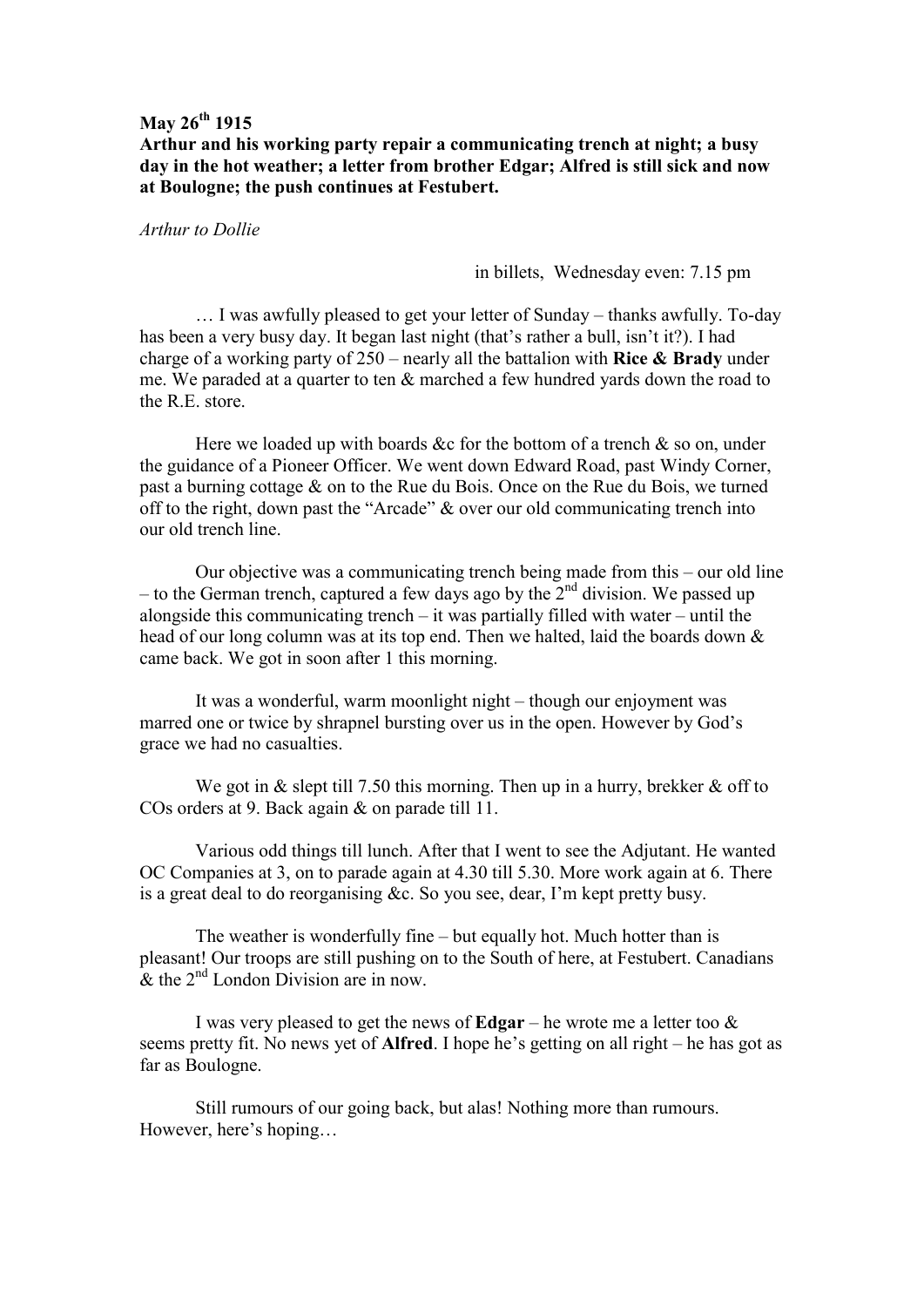**The normal routine of billets life; Arthur longs for a proper rest from trench life, especially after a few narrow shaves; a letter from brother Edgar recuperating back in England; still no news of Alfred; Arthur misses his brothers and muses on how lucky he is to be alive; a chair, a table - a tumble.** 

*Arthur to Dollie* 

in billets, Thursday 6.10 pm

 … Last night I turned in early. We were "inlying battalion" so we slept with our clothes on. This morning brekker about a quarter past eight. I had to see some NCOs I've promoted at 8.45  $\&$  then on to parade 9 – 11. This afternoon I sent the Company off bathing by platoons to a pool near here. Tea about 4.30. I've been clearing up old papers.

 You see there is not much news. Our routine is reveille 5.30, short parade 6.30, parade again  $9 - 11 \& 4.30 - 5.30$ . The intervals are pretty well filled up with the thousand and one details that always require attention if the company machine is to work smoothly.

 To-day, dear, the weather though fine, is ever so much cooler – there is a very fresh wind blowing. I am very fit DG. still feel I'd like to get back for a real rest – as indeed we all do – but when? The everlasting question.

 To-night **Johnnie Sutcliffe** comes out of the Orchard – where he is in support to the 2/3 Ghurkas & **Lloyd** with B (**Alfred's**) Company takes his place.

 I had a letter from **Ed** to-day. No news yet of **Alfred**. I miss the boys very much as I expect you'll realise – especially now when I am back in the battalion  $\&$  if they were here we'd all be living together. But still we just grin and worry through. If we could only get some of our young bloods out here to do their whack. I've been at half-an-hours notice since April  $10^{th}$  - 48 days, of which I've spent about 34 in the trenches – including a heavy bombardment on May  $1<sup>st</sup>$ , two or three attacks & a week's heavy shelling, not the usual daily shelling & sniping that one takes as a matter of course. God & Our Lady have been wonderfully good; I've had some awfully narrow shaves, but here I am DG. Very much alive & kicking, if a bit fretful. Still it's all in the days work & I'm not going to grumble.

 I'm sitting in the centre courtyard of our little billet, writing on a table that consists of the upper part of a stable door on a tub! **Bobbie** is just near me, dear. He was trying to sit on a broken chair & send you his love when he fell over. He is very well.

 Every moment I miss you more & more. All my time I think of you, my beloved at home, of the happy days we have spent, of the happier ones, please God, that we shall spend together…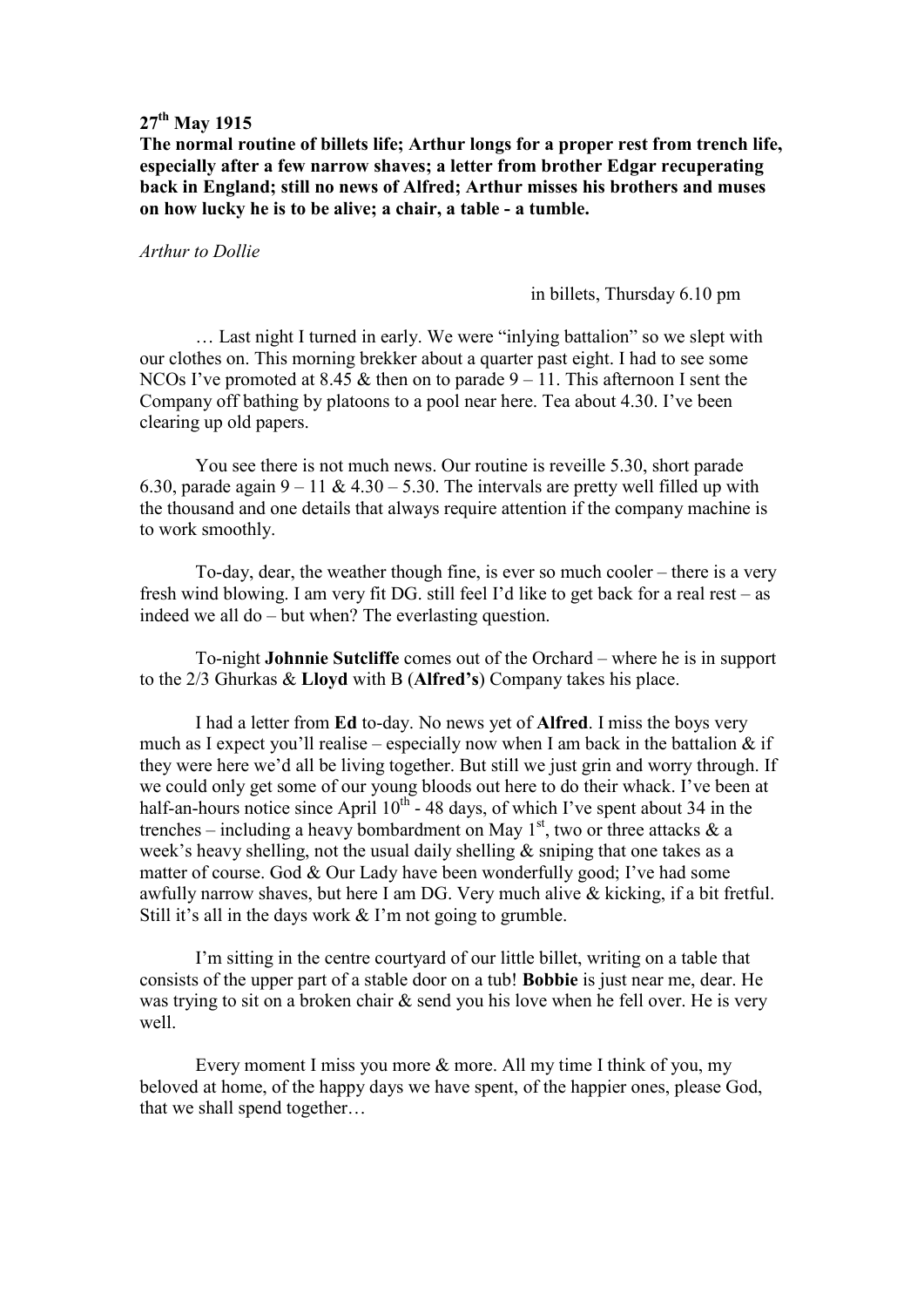**A concert party in a local field – making the most of a lovely spring evening; cycling into Fosse for the payroll – the men haven't been paid since April**  $7^{\text{th}}$ **; a parcel from No3; the boys are home and Arthur, understandably envious, just longs to see Dollie.** 

*Arthur to Dollie* 

in billets, Saturday even. 6.25 pm

 … Let me give you my news, dear comrade. Yesterday the weather continued cool. We followed our usual round. Both the **C.O. & Algy** came round while we were on parade in the morning, in rather jovial mood. In the afternoon we paraded again 4.30 – 5.30. At 6 we had an impromptu concert in a field at the back, organised by **Tea Leaves** & one of my Serjeants. Lot of quite good local talent, both of ours & the Leicesters. We sat out there until half-past eight, dear, when we came in to mess. It was a wonderfully picturesque evening. Just a spring evening with a cold touch in the air, the circle of men in all attitudes with the officers in a group on one side, in the middle a soldier singing, comic or tragic, both eagerly appreciated. Around the cool green grass & thick-foliaged orchards; no harsh shadows, but every colour merging in the soft light of the sunset. Then above a long drone – one of our monoplanes, out for a last look before dark & its resting place.

 Today has been another glorious day. How I grudge these days apart from you, little queen. I didn't go on parade to-day for I bicycled into Fosse to draw pay for my company – they hav'n't had any since April  $7<sup>th</sup>$ ; though they don't really need it, for they've nothing to spend it on. It was a perfect morning – the countryside was glorious – though flat – it's an awfully pretty country. A real "beau pays" – wonderfully fertile & though alas much has been left untilled, wonderfully green. An abundance of trees & hedgerows prevails. Water too though the ditches have shrunk from 4 & 5 feet broad to only a foot, and everywhere red roofs & white walls peeping out of the green.

 I reached Fosse about 11 – the roads are bad for bicycling! Drew the pay all right – 2500 francs – also some money for **Tea Leaves & Johnnie Sutcliffe**, & rode back. I stopped outside where **Lyell, Ball & Tabor** are billeted & had some lemonade there. They were all very cheery & pleased to see me. The atmosphere there has changed since **Lodwick's** departure to hospital with a bad toe! I got back here about 12.15, we had lunch at 1, & I paid off at 4.30. Then tea & voila.

 They started to shell the cross roads here again, but none very near us. We are inlying battalion again to-night, dear. To-morrow being Sunday, I hope to get two or three letters off. I had a parcel from home to-day, foodstuffs  $\&$  a pair of goggles – very compact and useful (also a pair for **Alfred**), very much appreciated. We'd love to see a magazine out here, the Wide World  $&$  Strand, for example – any distraction. I must write home and ask them.

 Our separation seems to grow more unendurable day by day. It's awfully hard not to complain. I envy the boys being back home. I'd just give anything to be with you, little wife-to-be. God bless you and keep you…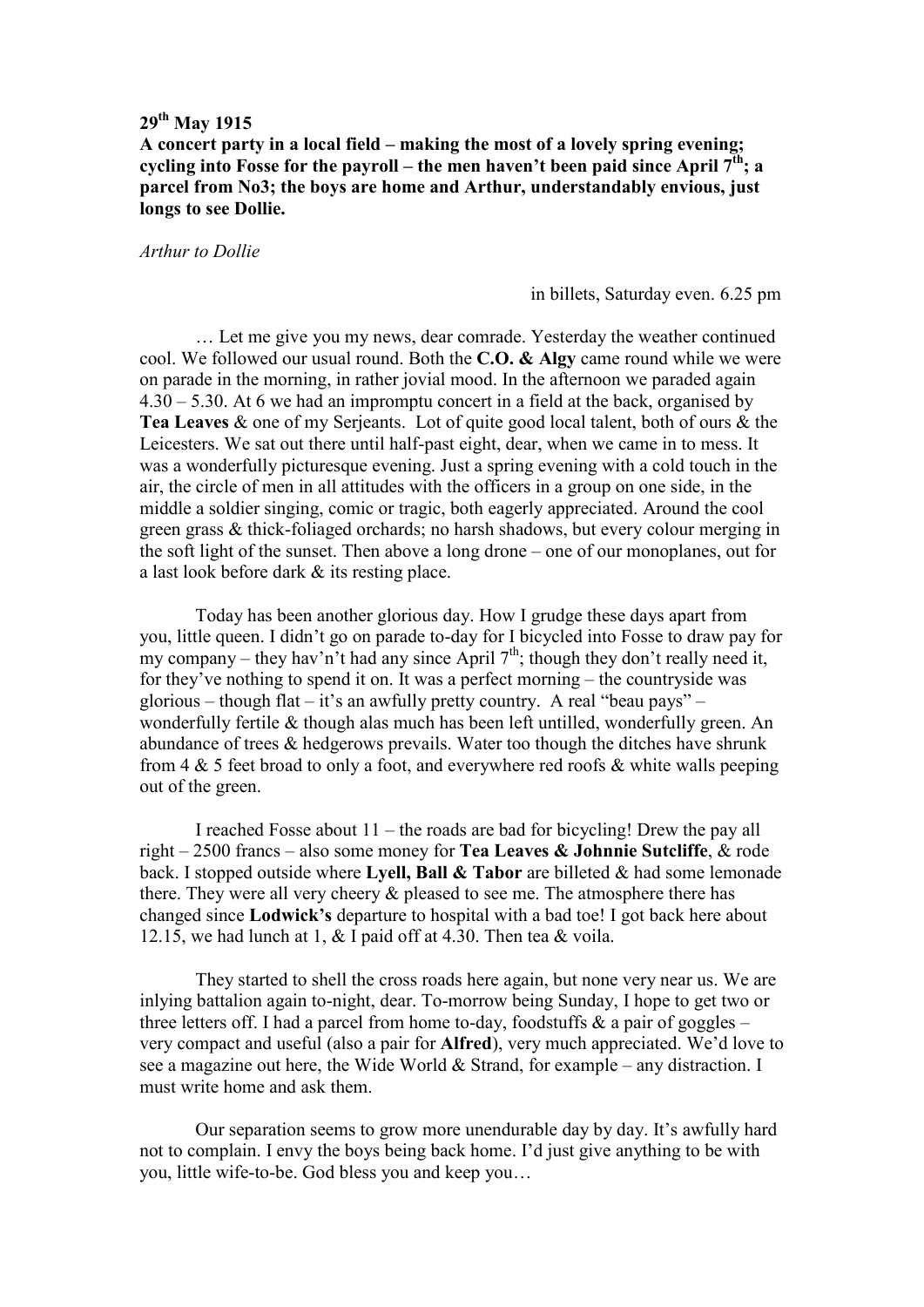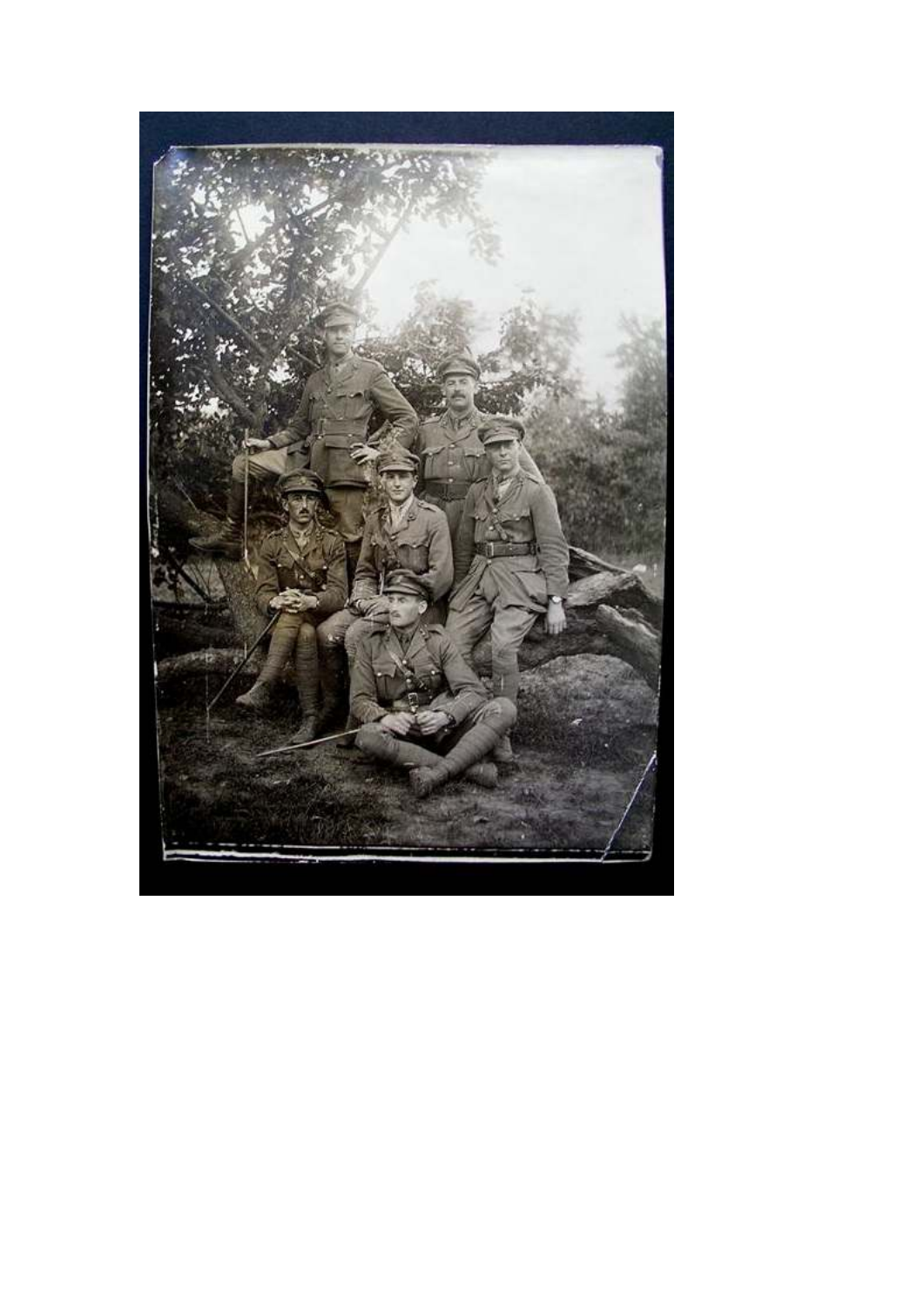3rd (City of London) Battalion, The London Regiment (Royal Fusiliers).

Lieutenant Arthur J. P. Agius to be temporary Captain. Dated 30th April, 1915. Henry Newbolt Lyster to be Second Lieu-

tenant. Dated 26th May, 1915.

David Lewis to be Second Lieutenant. Dated 29th May, 1915.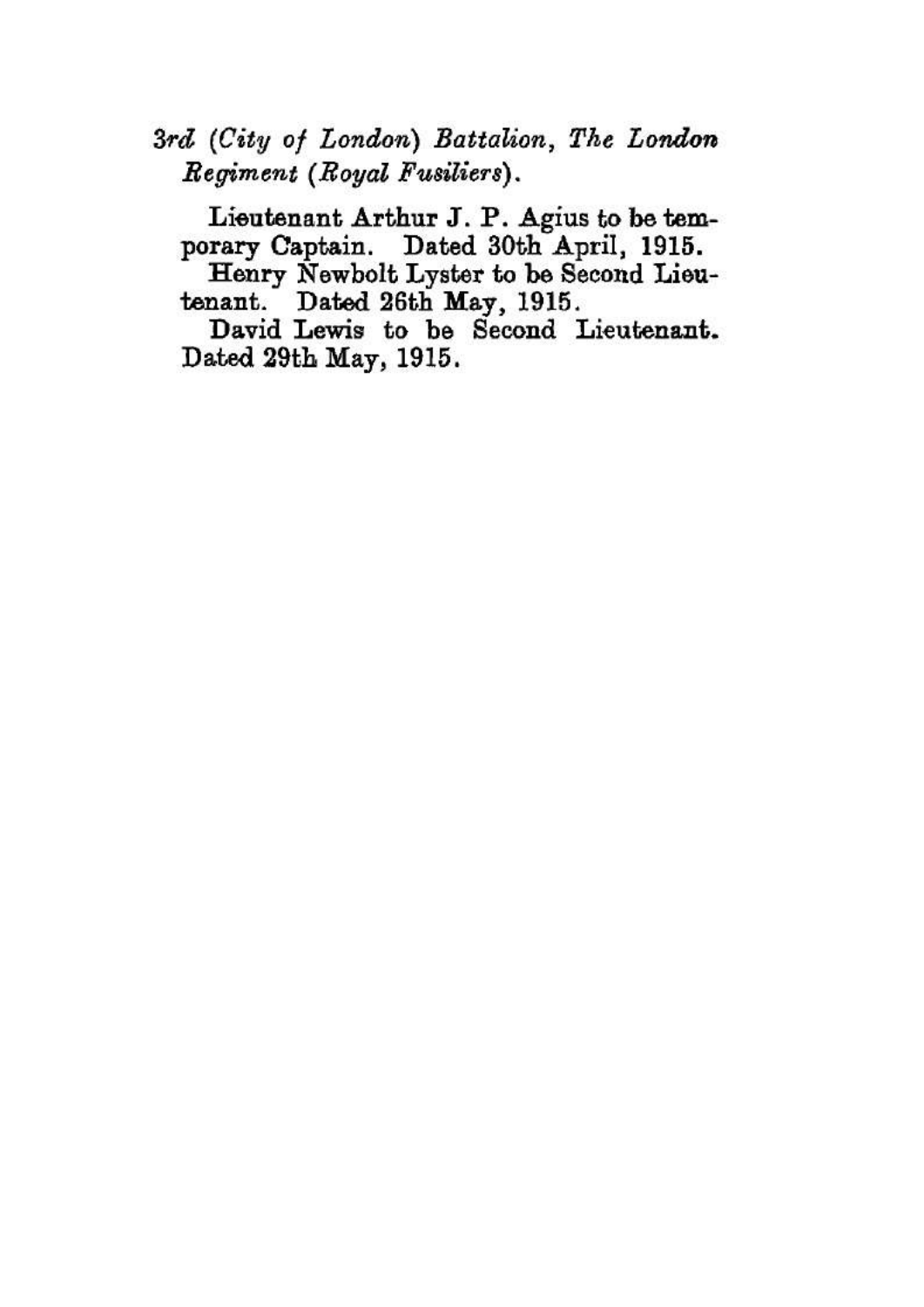**Arthur fears his tobacco may have been "lost" in the post; Arthur has been promoted to temporary Captain; a photo call at HQ for the surviving Officers of the 3rd Londons; rumours of a weeks rest further back in the lines before moving up to the front again.** 

### *Arthur to Dollie*

in billets, Sunday 4 pm

 … Thanks most awfully for your dear letter of Thursday and a parcel, especially many thanks for the pencils, which are everything I required & more, so much so that I couldn't refrain from using one to write with. I'm glad to hear you're fit and well, little sweetheart but I can't understand how it is you have no news of me. I hope by now that you've had my letters.

 The parcel was awfully useful, but I'm afraid that the last one hasn't turned up yet. I am very sick about it – but hope that I'll see it soon. I think perhaps, dear heart, that it would be wiser not to write the contents on the outside, at any rate when it is tobacco, unless the Post Office insist, but to put a list inside that I may check it. Perhaps it will be less of an "inducement" or "temptation" to any one handling it on the way! The postal service is pretty good but "accidents" have been known to happen. However, dear, I'm hoping that in this case your parcel has only been "delayed temporarily".

 You generous little darling, of course I understand about the knife. You are a ripping helpmate. I am awfully grateful! I had a letter to-day from the **Mater**, & also roped in a parcel addressed to **Alfred** that luckily had some "baccy" in it – so I am very well off just now!

 I saw in the Gazette to-day that I had been promoted temporary Captain with date April  $30<sup>th</sup>$  - fearful buck, eh!

 To-day is another glorious day. But unfortunately we are "inlying battalion" at quarter of an hours notice & it is impossible to get to church for miles. So I sat outside and read the Mass. Then we went to  $HQ & had a photo taken of the original members$ of the 3rd – **C.O., Algy, Sammy, Rochford, Johnnie Sutcliffe, Bobbie Page** & myself. Poor old  $3<sup>rd</sup>$ ! What gaps there are. You may wonder how we managed to get hold of a camera – apparently now every **C.O**. is allowed one, no-one else. At present the **C.O.** is lame – a splinter of wood or thorn in his heel. I am awfully fit myself DG.

 Stronger rumours of our move back, dear, but only for a week & not further than Vieille Chapelle! Then up again to hold & improve some German trenches that the  $2<sup>nd</sup>$  Division took opposite the "Ritz". However half a loaf is better than [no] bread & I'm out for all the rest I can, dear.

 It is now ten past five, dear. I've just had tea and am now sitting on a blanket in front of our little cottage writing on a ration biscuit tin. The sun is shining, there is a little front garden before me, very green, but an awful lot of nettles & weeds have sprung up. Beyond is an evergreen hedge, then a little country road leading to Richebourg. Beyond that again to my right a priceless little orchard. The country is